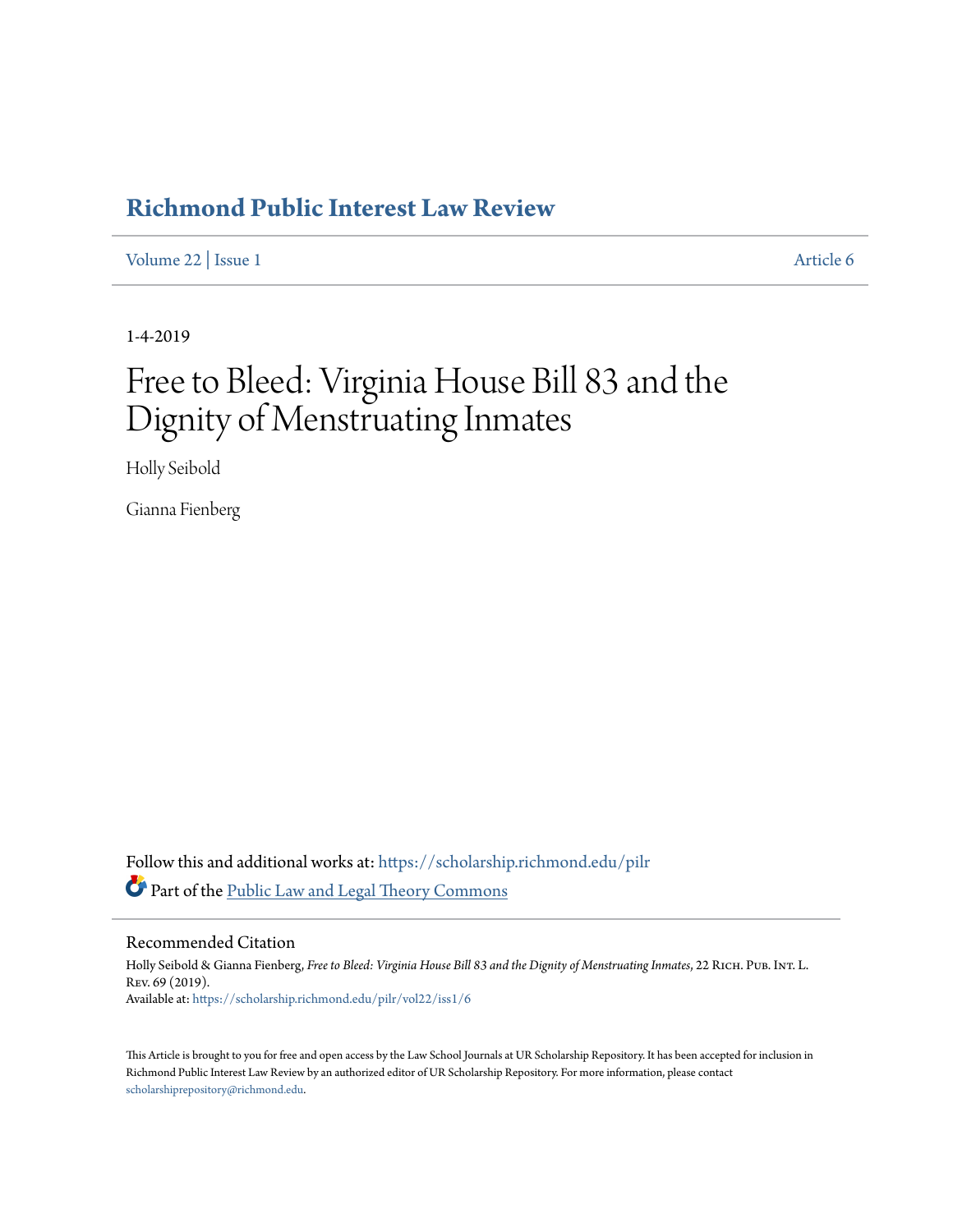1

### FREE TO BLEED: VIRGINIA HOUSE BILL 83 AND THE DIGNITY OF MENSTRUATING INMATES

*Holly Seibold & Gianna Fienberg\**

\* Holly Seibold is the Founder and Executive Director of BRAWS (www.BRAWS.org). Since January 2015, Holly and her team have distributed over two million period products and undergarments to women and girls in crisis. Holly is a fierce defender of women and girls, advocating for the passage of smart public policy. Holly serves on the Virginia Council on Women, an advisory council in the Executive Branch of state government. She also leads the Virginia Menstrual Equity Coalition, along with partner organizations, Richmond-based Period Patch and Sylvia's Sisters. Gianna Fienberg is a member of the class of 2019 at the University of Richmond School of Law and the Executive Editor of the *Richmond Public Interest Law Review* for Volume 22. She would like to thank her co-author, Holly Seibold, for her incredible work toward achieving menstrual equity and the entire *Richmond Public Interest Law Review* for all of their hard work preparing this article for publication. Finally, she would also like to thank Emma Greger, Lilias Gordon, and David Forsyth for their support and friendship.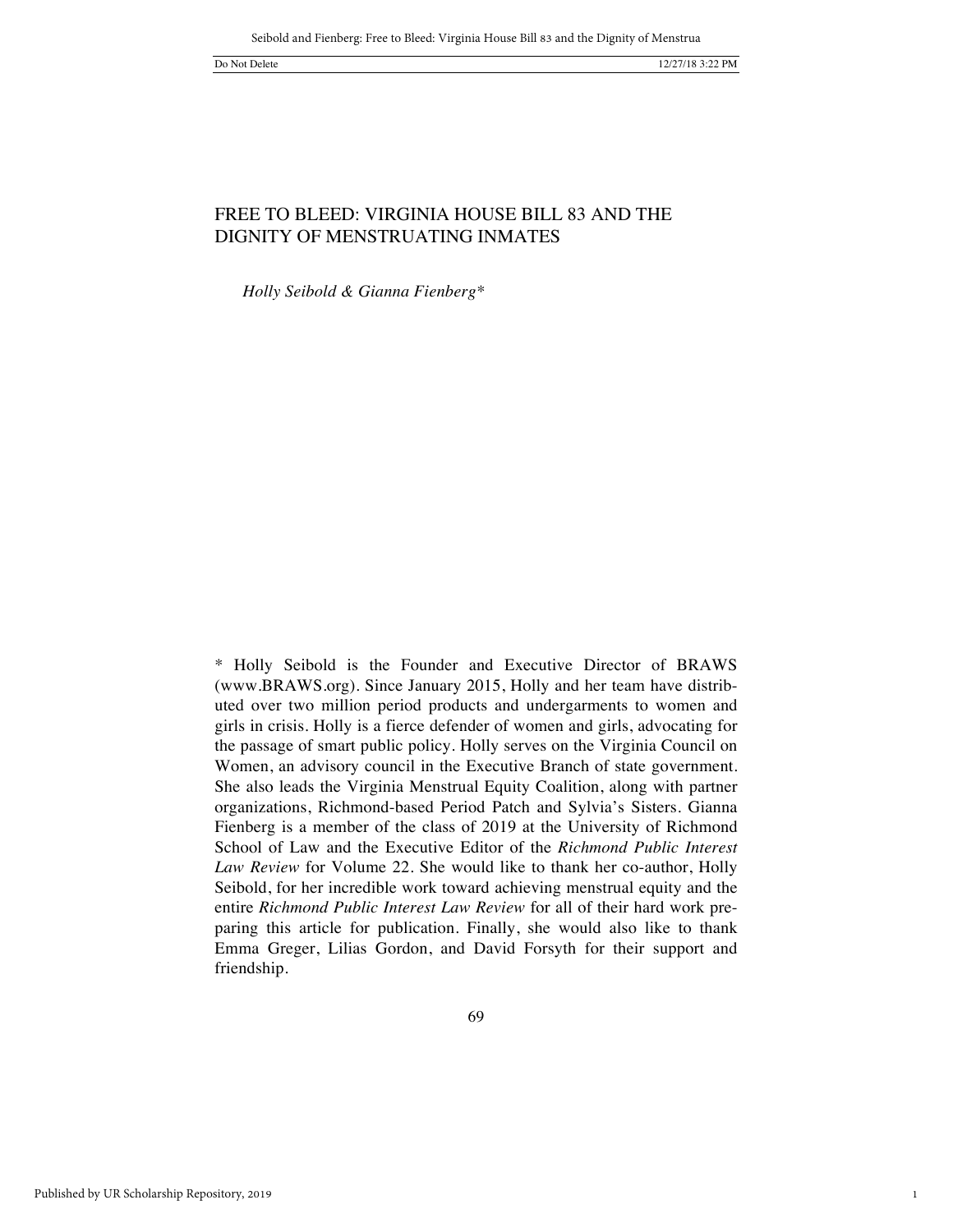#### ABSTRACT

*For many individuals, their monthly period is an embarrassing and stigmatizing event, but for those who are homeless or have a low income, are students, or are incarcerated, it is something much more dangerous. A lack of menstrual hygiene can lead to serious health risks including skin infections, urinary tract and bladder infections, and toxic shock syndrome. Because of the cost of menstrual supplies, though, many are prevented from adequately caring for their menstrual health. Students, the homeless and low-income, and the incarcerated are regularly confronted by a lack of access to menstrual supplies and are thus forced to use whatever material is available to make their own. These challenges are compounded in jails where inmates are entirely dependent upon correctional officers to meet their needs. Few jurisdictions have sought to lessen this menstrual inequity, but in 2018, the Virginia General Assembly took steps to diminish the burden on incarcerated women in the Commonwealth by passing House Bill 83. House Bill 83 requires the Virginia Department of Corrections to provide free menstrual products to female prisoners and inmates. While this legislation is limited, it is a step in the right direction to ensuring menstrual equity for all those in the Commonwealth.* 

#### **INTRODUCTION**

For many people who menstruate, the onset of one's period each month raises a number of choices with serious educational, economic, and social consequences. Students who are unable to afford supplies of their own miss school, leading to gaps in the curriculum and an inequitable education.<sup>1</sup> Many of them are not able to participate in extracurricular programs, causing them to miss opportunities for success.<sup>2</sup> Additionally, homeless women<sup>3</sup> who are unable to manage their menstruation are imprisoned by their own bodies. Their freedom and dignity are stripped away for a week each month,

<sup>1</sup> *See* Barbara Goldberg, *U.S. Women Push Back Against Stigma, Cost of Menstruation*, REUTERS (Mar. 8, 2016), https://www.reuters.com/article/us-usa-menstruation/u-s-women-push-back-against-stigmacost-of-menstruation-idUSKCN0WA1RG.

<sup>2</sup> *Id*.

<sup>&</sup>lt;sup>3</sup> The authors recognize that menstruation is an experience that is not limited to just women. Transgender men and non-binary individuals face some of the greatest challenges when it comes to menstrual equity. As a result, this paper attempts to use gender-inclusive language. However, occasionally, use of gendered terms, such as "women" and "girls," was unavoidable.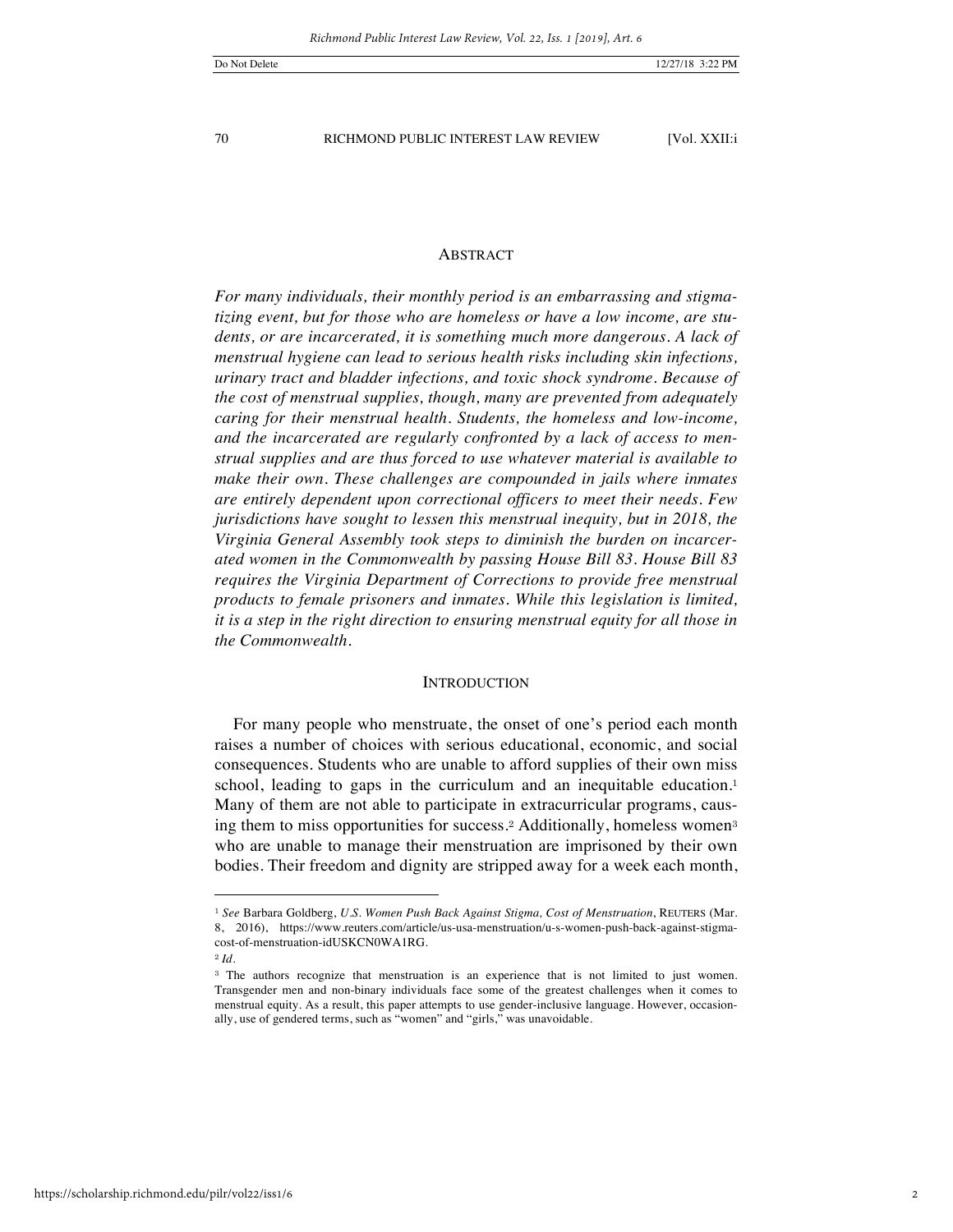$\overline{a}$ 

2018] **FREE TO BLEED** 71

often rendering them unable to work. Low-income families, living just above the poverty line, are forced to make tough choices - food or tampons? school supplies or pads?

Unfortunately, there is no federal legislation supporting menstruation, even though over half of the U.S. population has a menstrual period at some point in their life.<sup>4</sup> The average person menstruates for thirty-eight years of their life and uses upwards of 240 pads or tampons per year.<sup>5</sup> People risk developing serious infections if they are unable to remain clean during menstruation.<sup>6</sup> Yet menstrual products are subject to sales taxes in most states, unlike other medically necessary supplies.<sup>7</sup> Many women simply go without any menstrual products or they make their own supplies out of whatever materials are available to them.<sup>8</sup>

Menstruating individuals often encounter the greatest inequities in prisons and jails. Inmates are entirely dependent upon correctional officers to meet their needs. When the correctional facility fails to provide inmates with a sufficient supply of menstrual products, inmates often have to go without because they are unable to buy their own as they make only a few cents per day and charities are not permitted to send donations to the incarcerated.<sup>9</sup>

In the 2018 General Assembly session in Virginia, lawmakers introduced a number of bills focused on improving menstrual equity in the Commonwealth. While bills to exempt menstrual products from Virginia's sales tax and a bill that would require middle and high schools to stock supplies in the girls' restroom ultimately failed, House Bill 83 (HB 83), a bill requiring

<sup>4</sup> *See* Abigail Jones, *Periods, Policy and Politics: Menstrual Equity is the New Thing*, NEWSWEEK (May 8, 2017), https://www.newsweek.com/periods-policy-and-politics-menstrual-equity-new-thing-596027. <sup>5</sup> Jessica Kane, *Here's How Much a Woman's Period Will Cost Her Over a Lifetime*, HUFFINGTON POST (Dec. 6, 2017), https://www.huffpost.com/entry/period-cost-lifetime\_n\_7258780 (stating that "1

tampon every 6 hours = 4 tampons per day x 5 days of a period = 20 tampons per cycle x 456 periods = 9,120 tampons. At 36 tampons per box, that's 253.3 boxes x \$7 = \$1,773.33").

<sup>6</sup> Jennifer Bennett, *The Tampon Tax: Sales Tax, Menstrual Hygiene Products, and Necessary Exemptions*, 1 BUS. ENTREPRENEURSHIP & TAX L. REV. 183, 195 (2017); Mary Bowerman, *Toxic Shock Syndrome, Infections: What if I Leave a Tampon in for Too Long?*, USA TODAY (June 3, 2017), https://www.usatoday.com/story/news/nation-now/2017/06/03/what-if-leave-tampon-toolong/342305001/.

<sup>7</sup> *See* Bennett, *supra* note 6, at 192–93.

<sup>8</sup> TONJANIQUE EVANS ET AL., UNIV. OF D.C. SCH. OF LAW LEGISLATION CLINIC, PERIODS, POVERTY, AND THE NEED FOR POLICY: A REPORT ON MENSTRUAL INEQUITY IN THE UNITED STATES 15 (2018), https://cdn.ymaws.com/www.law.udc.edu/resource/resmgr/LegClinic/2018\_periods\_policy\_report.pdf. <sup>9</sup> *See* VA. DEP'T OF CORR., OPERATING PROCEDURE NO. 220.1, GIFTS AND DONATIONS 1–2 (2016) (outlining specific exceptions to the prohibition on gifts and donations that do not include menstrual hygiene products); Chandra Bozelko, *Prisons That Withhold Menstrual Pads Humiliate Women and Violate Basic Rights*, **GUARDIAN** (June 12, 2015), https://www.theguardian.com/commentisfree/2015/jun/12/prisons-menstrual-pads-humiliate-womenviolate-rights.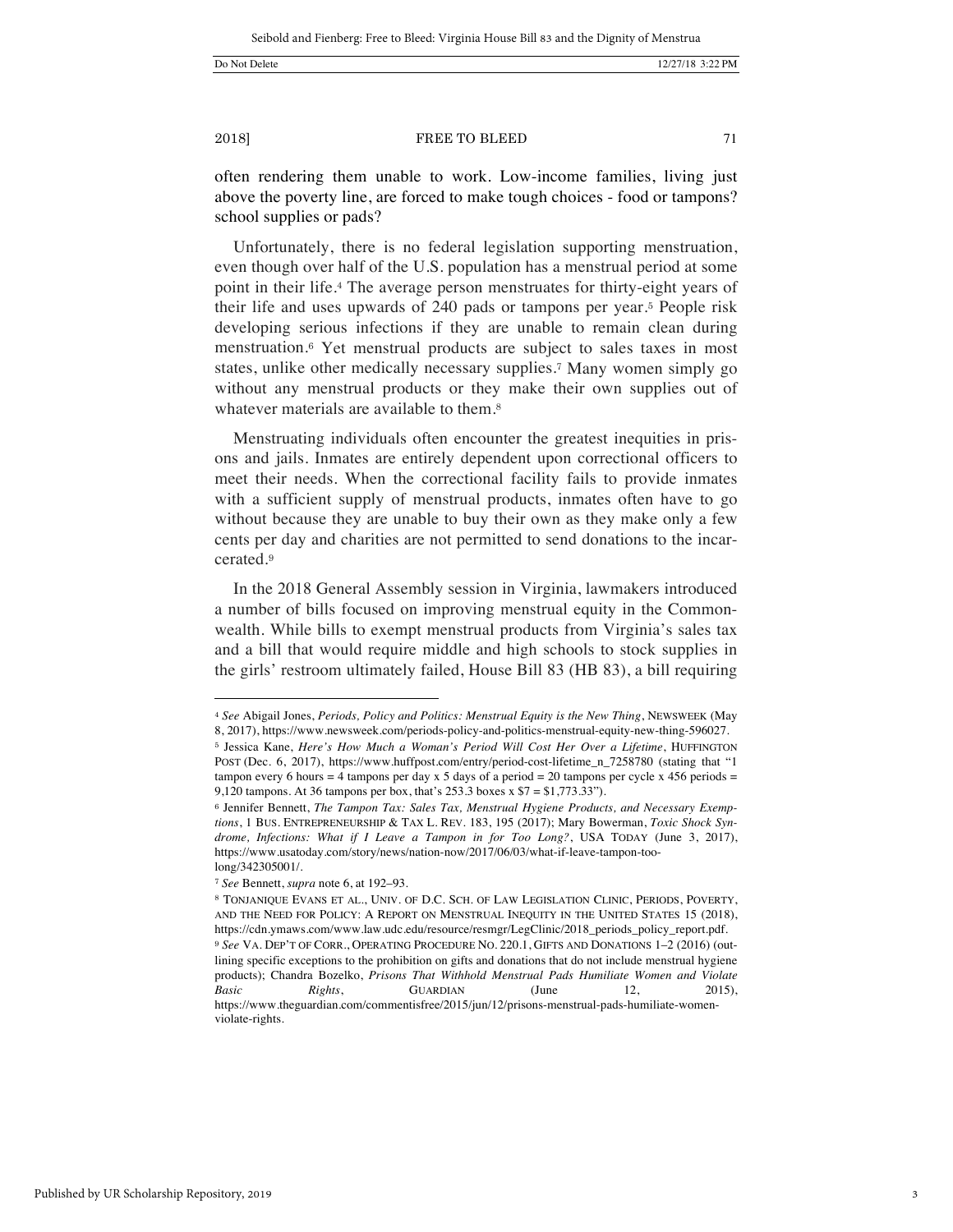Virginia to provide free menstrual products to female prisoners and inmates, succeeded.<sup>10</sup>

Part I of this article will explain the need for menstrual equity in the United States by examining the difficulties that students, the homeless and low-income, and the incarcerated face when attempting to gain access to pads and tampons. Efforts at the federal and state levels to improve access to menstrual supplies for the incarcerated are reviewed in Part II. Part III will look specifically at Virginia's recent successful attempt to improve access for incarcerated women through HB 83. This section will explain the work that was done to get HB 83 passed, what the bill actually provides for, and some of the shortcomings of HB 83. Finally, this paper concludes by acknowledging that while there is still more work to be done, HB 83 is an important step forward in ensuring that the incarcerated are able to live their lives with dignity.

#### I. THE NEED FOR MENSTRUAL EQUITY

Overwhelming feelings of shame, disgust, and fear of periods has firmly established a societal norm that discourages discussion of menstruation. Because of the lack of women in leadership positions, women feel like their needs do not matter, and rarely speak up in their workplaces, schools, or homes. People who menstruate are taught from an early age to be discrete and keep their periods a secret in order to keep men from feeling uncomfortable. As a result, vulnerable individuals, particularly the young, lowincome, and incarcerated, are unable to receive equitable treatment in their daily lives.

#### A. Students

 $\overline{a}$ 

People who menstruate face a variety of social, physical, and mental challenges associated with their periods. From an early age, girls are taught to be ashamed of their periods and to conceal their menstrual supplies. Furthermore, discomfort during menstruation can lead to a decline in produc-

<sup>10</sup> *See* Michael Alison Chandler, *Virginia Lawmakers Seek to Make Menstrual Products More Affordable, Available*, WASH. POST (Jan. 22, 2018), https://www.washingtonpost.com/local/socialissues/virginia-lawmakers-push-to- make-menstrual-products-more-affordableavailable/2018/01/22/b60346ee-f7b7-11e7-a9e3-ab18ce41436a\_story.html?utm\_term=.bc42c9559ddd; Allison Norlian, *Virginia Prisoners to Receive Free Feminine Hygiene Products*, NBC 12 (Apr. 11, 2018), http://www.nbc12.com/story/37933988/virginia-prisoners-could-soon-receive-free-femininehygiene-products/.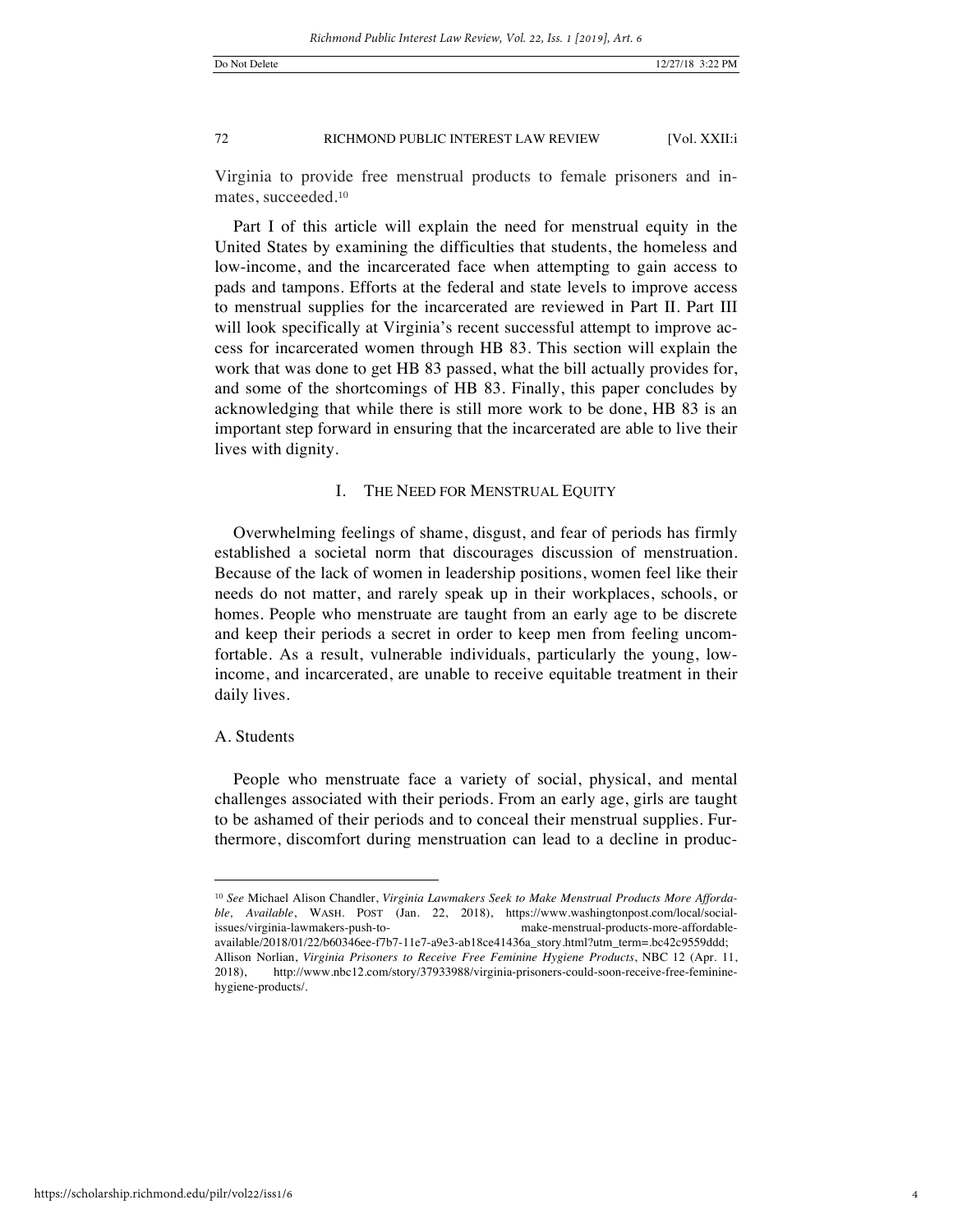tivity.<sup>11</sup> These effects are only compounded when students do not have reliable access to menstrual products. Ensuring reliable access to pads and tampons and destigmatizing periods are necessary steps to enable girls to reach their full potential.

People are taught to keep their period a secret. Companies advertising pads and tampons frequently emphasize that their products are "discrete."<sup>12</sup> People who menstruate often speak in euphemisms when referring to their periods, particularly in the presence of men.<sup>13</sup> In schools, students are encouraged to conceal their pads and tampons by tucking them into their sleeves.<sup>14</sup> Moreover, the stigma surrounding periods leads parents to delay teaching their children about menstruation.<sup>15</sup> According to one survey of girls living in the United Kingdom who are between the ages of fourteen and twenty-one, 14% of girls said they did not know what was happening when they first began menstruating, and 26% recounted that they did not know what to do during their first period.<sup>16</sup> One nineteen-year old girl reported that she "used to always make up excuses to avoid telling people [she] was on [her] period."<sup>17</sup>

These feelings of shame and embarrassment are only heightened when students do not have reliable access to menstrual products. In 2017, a report by the Girl Scouts of the USA revealed that 41% of girls live in low-income families and 19% live in poverty.<sup>18</sup> With tampons and pads potentially costing \$7 to \$10 a box, students often go without.<sup>19</sup> Shockingly, one survey revealed that 42% of girls admitted to using a makeshift sanitary replacement, like toilet paper or a sock, because of an inability to afford menstrual products.<sup>20</sup> Still, girls are frequently too uncomfortable to ask teachers, especial-

<sup>11</sup> *See Almost Half of Girls Aged 14-21 are Embarrassed by Their Periods*, PLAN INT'L UK (Oct. 9, 2017), https://plan-uk.org/media-centre/almost-half-of-girls-aged-14-21-are-embarrassed-by-theirperiods [hereinafter PLAN INT'L UK].

<sup>12</sup> *See* Julie Beck, *Don't Let Them See Your Tampons*, ATLANTIC (June 1, 2015), https://www.theatlantic.com/health/archive/2015/06/dont-let-them-see-your-tampons/394376/.

<sup>13</sup> Tomi-Ann Roberts et al., *"Feminine Protection": The Effects of Menstruation on Attitudes Towards Women*, 26 PSYCHOL. WOMEN Q. 131, 132 (2002).

<sup>14</sup> *See* Beck, *supra* note 12.

<sup>15</sup> Roberts et al., *supra* note 13, at 132–33.

<sup>16</sup> PLAN INT'L UK, *supra* note 11.

<sup>17</sup> *Id*.

<sup>18</sup> *See* THE GIRL SCOUT RESEARCH INST., THE STATE OF GIRLS 2017: EMERGING TRUTHS AND TROUBLING TRENDS 4, 8 (2017), https://www.girlscouts.org/content/dam/girlscouts-gsusa/forms-anddocuments/about-girl-scouts/research/GSUSA\_State-of-Girls-Report\_2017.pdf [hereinafter GIRL SCOUT RESEARCH INST.] (reflecting the impact of poverty on girls measured in 2015).

<sup>19</sup> EVANS ET AL., *supra* note 8, at 11; Jennifer Weiss-Wolf & Dasha Burns, *Why Feminine Hygiene Products Should be Free in School*, NEWSWEEK (Apr. 20, 2016), http://newsweek.com/let-girls-learnmichelle-obama-tampons-pads-education-450244 (discussing the role of Michelle Obama's Let Girls Learn initiative in the provision of free feminine hygiene products in schools).

<sup>20</sup> *40% of Girls Have Used Toilet Roll Because They've Struggled to Afford Sanitary Wear, Survey Re-*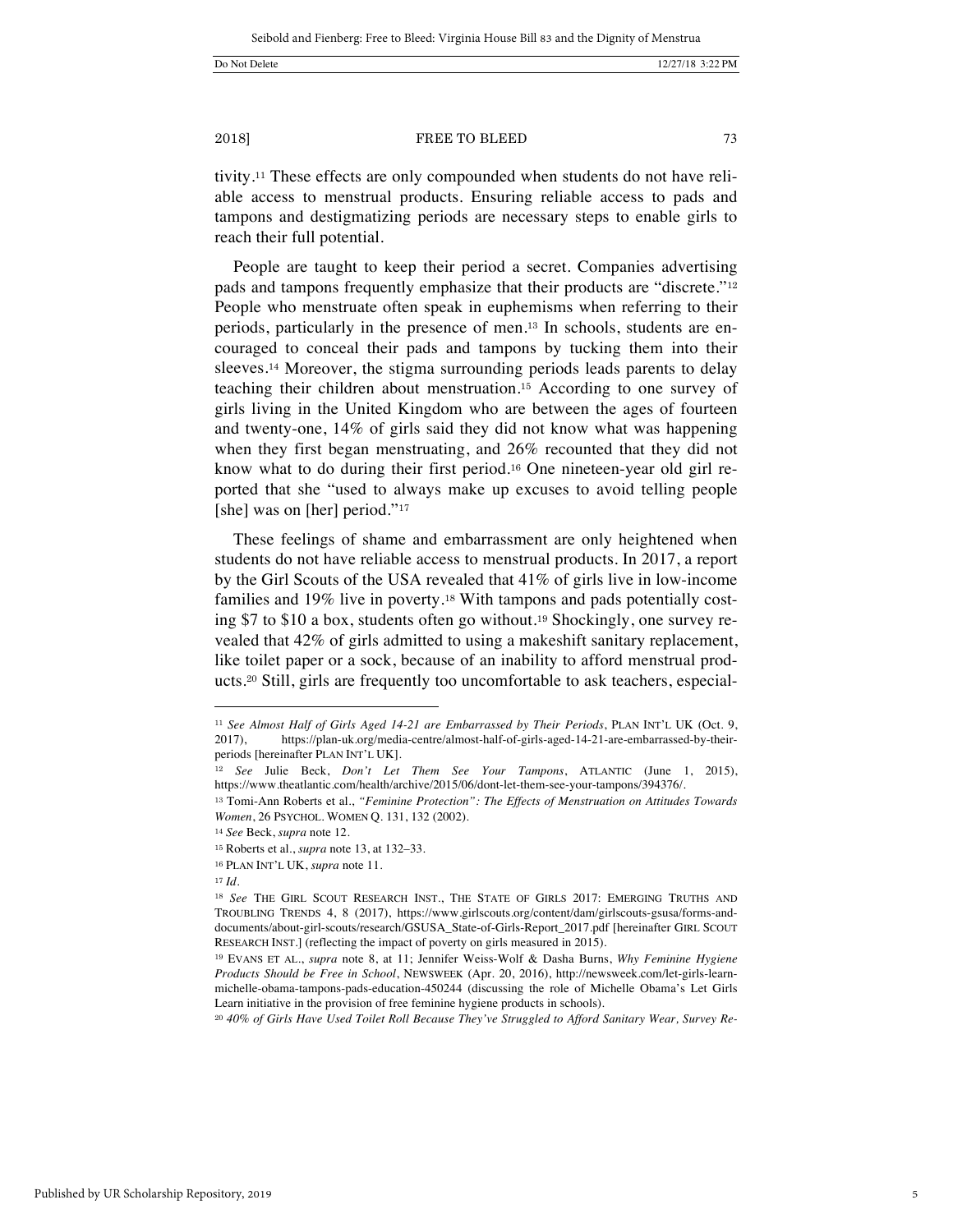ly male teachers, for pads or tampons.<sup>21</sup> There is also no guarantee that schools have these products on hand.<sup>22</sup> This problem is even worse for transgender and non-binary students who face additional shame and barriers to access.<sup>23</sup> Because the number of people living in poverty is on the rise, access to sanitary materials is likely to be a growing problem.<sup>24</sup>

The stigmatization of periods has a real and negative impact on the lives of those who menstruate. One study compared the reactions of other persons in a room to a woman who dropped a tampon from her purse to those reactions to a woman who dropped a hair clip.<sup>25</sup> The results revealed that the woman who dropped a tampon was perceived as less competent and less likable.<sup>26</sup> Participants in the experiment were even more likely to physically distance themselves from the woman who dropped a tampon.<sup>27</sup>

Embarrassment and anxiety over one's period can be extremely distracting for menstruating students. It is not uncommon for students to skip school due to their period.<sup>28</sup> One survey found that 49% of girls claim to have missed at least one day of school because of their period.<sup>29</sup> This can lead to lasting consequences beyond the loss of a single day's instruction. Students with too many unexcused absences can be labeled a "truant" and receive a variety of punishments, including weekend classes and court charges.<sup>30</sup> Students also reported having difficulty concentrating and feeling self-conscious during class while on their period.<sup>31</sup> Studies demonstrate that a lack of access to menstrual products leads to a decline in academic achievement among girls.<sup>32</sup>

*veals*, PLAN INT'L UK (Mar. 12, 2018), http://plan-uk.org/media-centre/40-of-girls-have-used-toilet-rollbecause-theyve-struggled-to-afford-sanitary-wear.

<sup>21</sup> EVANS ET AL., *supra* note 8, at 10.

<sup>22</sup> EVANS ET AL., *supra* note 8, at 12 (explaining that not every school has a "pad teacher" to provide pads or tampons to students and that there is no federal legislative proposals that explicitly address menstrual equity in schools).

<sup>23</sup> EVANS ET AL., *supra* note 8, at 7.

<sup>24</sup> GIRL SCOUT RESEARCH INST, *supra* note 18 (reflecting the impact of poverty on girls measured in 2015).

<sup>25</sup> Roberts et al., *supra* note 13, at 131.

<sup>26</sup> *Id*. at 135.

<sup>27</sup> *Id*. at 136.

<sup>28</sup> Goldberg, *supra* note 1.

<sup>29</sup> PLAN INT'L UK, *supra* note 11.

<sup>30</sup> EVANS ET AL., *supra* note 8, at 9.

<sup>31</sup> PLAN INT'L UK, *supra* note 11.

<sup>32</sup> EVANS ET AL., *supra* note 8, at 9.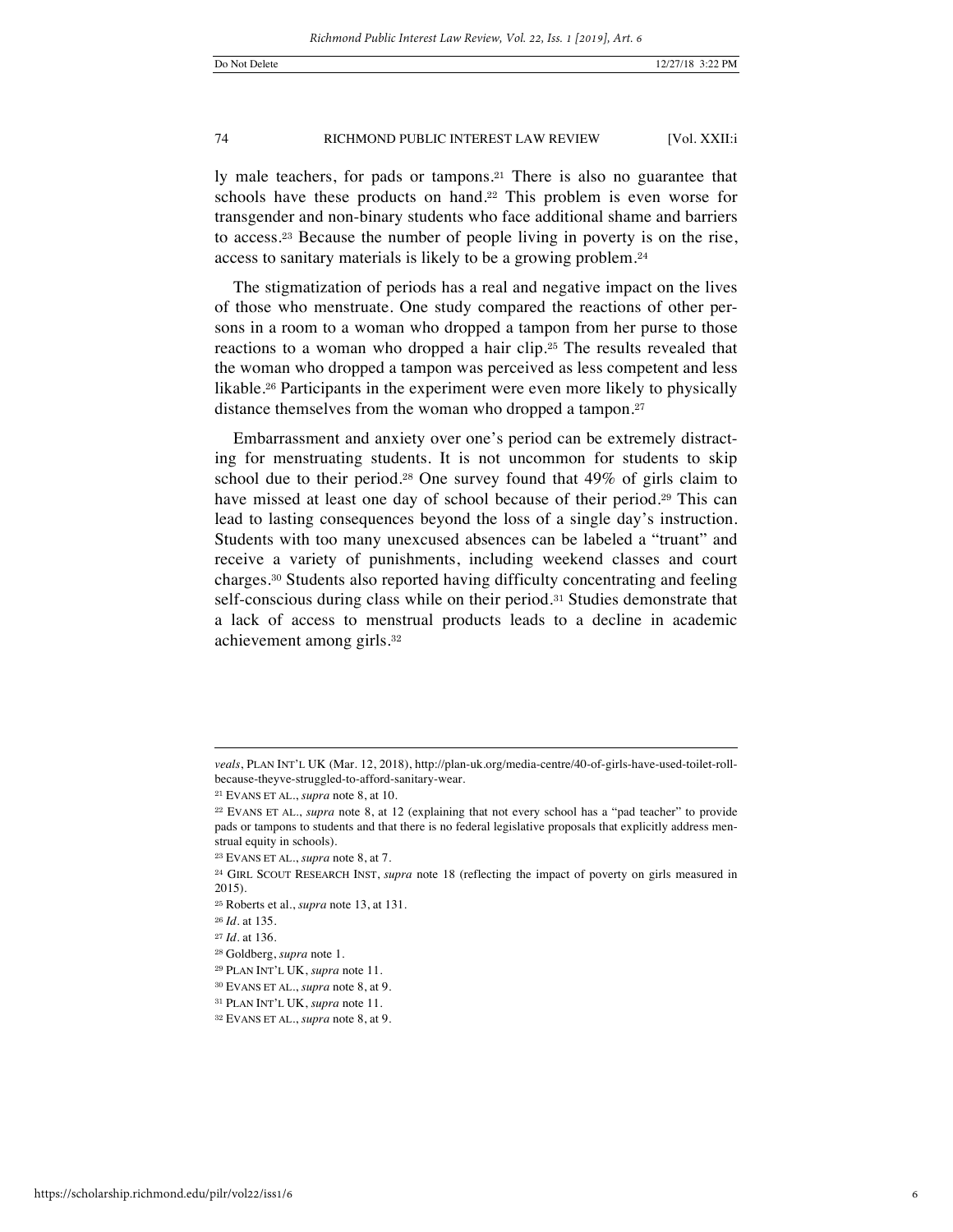#### B. The Homeless and Low-Income

Feelings of shame surrounding periods and a lack of access to menstrual products are not confined to the schoolhouse. These problems persist throughout a menstruating person's life and have the greatest impact on those who are already struggling to get by. For the homeless and lowincome, menstrual products are prohibitively expensive. Furthermore, in many states, sanitary supplies are not exempt from sales tax, and people are unable to use public benefits to purchase pads and tampons.

The average menstruating person experiences about 456 periods throughout their life.<sup>33</sup> It is recommended that a person change out their pads or tampons every four to eight hours; therefore, menstruating individuals use approximately four products per day.<sup>34</sup> With the average period lasting between three to seven days, this adds up to an average of about twenty products every cycle.<sup>35</sup> A typical box of thirty-six pads or tampons costs \$7.<sup>36</sup> Thus, a person who menstruates spends upwards of \$70 on menstrual products every year.<sup>37</sup> These numbers do not include other common costs associated with periods, such as pain killers for cramps or new underwear due to blood stains.<sup>38</sup> Having a period is an expensive burden.

It is estimated that 553,742 people in the United States are homeless.<sup>39</sup> Of that number,  $39\%$  identify as women and  $21\%$  are children.<sup>40</sup> Many homeless women are survivors of domestic abuse; thus, they enter domestic violence shelters when they separate from their abuser.<sup>41</sup> However, most shelters are ill-equipped to handle the demand for pads and tampons.<sup>42</sup> Historically, pads and tampons have been the least donated items, yet most

 $\overline{a}$ 

<sup>38</sup> Kane, *supra* note 5.

<sup>33</sup> Kane, *supra* note 5.

<sup>34</sup> *Id.*

<sup>&</sup>lt;sup>35</sup> *Id.* (determining the average of twenty products per cycle for someone who uses four tampons per day over the course of a five-day cycle).

<sup>36</sup> *Id.* 

<sup>37</sup> Jennifer Weiss-Wolf, *Helping Women and Girls. Period.*, N.Y. TIMES (Jan. 28, 2015), https://kristof.blogs.nytimes.com/2015/01/28/helping-women-and-girls-period.

<sup>39</sup> OFFICE OF CMTY. PLANNING & DEV., U.S. DEP'T OF HOUS. & URBAN DEV., THE 2017 ANNUAL HOMELESS ASSESSMENT REPORT (AHAR) TO CONGRESS 1 (2017).

<sup>40</sup> *Id*. at 9.

<sup>41</sup> AM. CIVIL LIBERTIES UNION WOMEN'S RIGHTS PROJECT, DOMESTIC VIOLENCE AND HOMELESSNESS 1–3, https://www.aclu.org/other/domestic-violence-and-homelessness (last visited Oct. 26, 2018).

<sup>42</sup> Lisa De Bode, *Hygiene and Heartache: Homeless Women's Daily Struggle to Keep Clean*, ALJAZEERA AM. (Jan. 13, 2015), http://america.aljazeera.com/articles/2015/1/13/-scared-to-walkthestreet.html; Caitlin Yoshiko Kandil, *Poor Women in Dire Need of Feminine Hygiene Products*, L.A. TIMES (Feb. 28, 2016), http://www.latimes.com/socal/weekend/news/tn-wknd-et-0228-feminineproducts-20160221-story.html.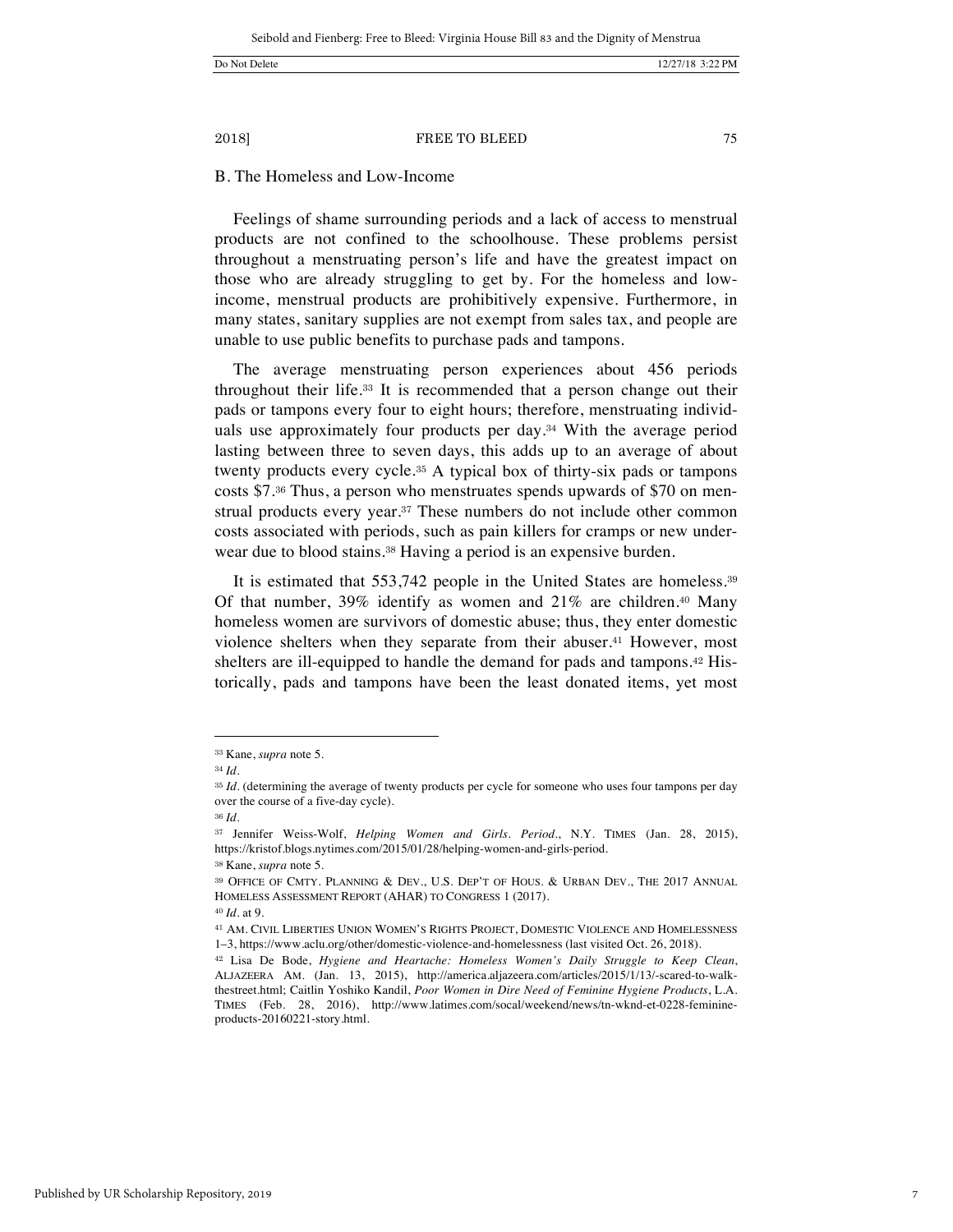demanded.<sup>43</sup> Food pantries, church groups, student council drives, and the scouts, while well intentioned, typically do not ask for tampons when collecting donations for such shelters.<sup>44</sup>

This lack of resources is problematic because the failure to maintain proper hygiene during one's period raises numerous health risks, such as skin infections, urinary tract and bladder infections, and toxic shock syndrome.<sup>45</sup> Moreover, the instability of homelessness can cause individuals who once had regularly-scheduled cycles to experience unpredictable periods.<sup>46</sup> Some people report heavier and longer bleeding after becoming homeless, therefore requiring more, yet still unavailable, menstrual products.<sup>47</sup> Without menstrual products, menstruating individuals resort to toilet paper, paper towels, old rags, socks, or diapers to soak up the blood.<sup>48</sup>

Despite being classified as "medical devices" by the Food and Drug Administration and described as a "medical necessity" by the American Medical Association, most states re-categorize pads and tampons as nonessential.<sup>49</sup> As a result, pads and tampons are not exempt from state sales tax; instead they are taxed at a rate as high as 10.02% in Louisiana (5.63% in Virginia).<sup>50</sup> However, items such as Viagra, Rogaine, condoms and shampoo are tax exempt because they are considered medical necessities.<sup>51</sup> Only

<sup>44</sup> Yoshiko Kandil, *supra* note 42.

 $\overline{a}$ 

<sup>48</sup> EVANS ET AL., *supra* note 8, at 9.

<sup>43</sup> De Bode, *supra* note 42; Eleanor Goldberg, *For Homeless Women, Getting Their Period Is One Of The Most Difficult Challenges*, HUFFINGTON POST (Dec. 6, 2017), https://www.huffingtonpost.com/2015/01/14/homeless-women-tampons\_n\_6465230.html; Brittney McNamara, *How Periods Perpetuate Homelessness*, TEEN VOGUE (Dec. 20, 2017), https://www.teenvogue.com/story/homelessness-and-periods; Yoshiko Kandil, *supra* note 42.

<sup>45</sup> Bowerman, *supra* note 6; De Bode, *supra* note 42.

<sup>46</sup> McNamara, *supra* note 43.

<sup>&</sup>lt;sup>47</sup> *Cf. id.* (explaining the increased difficulty in accessing menstrual products for the homeless and how homelessness caused stress that lead to irregularities in one woman's cycle).

<sup>49</sup> U.S. DEP'T OF HEALTH & HUM. SERVS., OBSTETRICS & GYNECOLOGY DEVICES BRANCH, GUIDANCE FOR INDUSTRY AND FDA STAFF: MENSTRUAL TAMPONS AND PADS: INFORMATION FOR PREMARKET NOTIFICATION SUBMISSIONS (510(K)S) 14 (July 27, 2005) (describing pads and tampons as medical devices); Press Release, Am. Med. Ass'n, AMA Adopts New Policies on Final Day of Annual Meeting (June 15, 2016), https://www.ama-assn.org/ama-adopts-new-policies-final-day-annual-meeting (describing tampons and pads as a medical necessity); Bennett, *supra* note 6, at 192–93 (discussing states' classification of tampons and pads as inessential).

<sup>50</sup> JARED WALCZAK & SCOTT DRENKARD, TAX FOUND., STATE AND LOCAL SALES TAX RATES 2018 2 (2018), https://files.taxfoundation.org/20180313143458/Tax-Foundation-FF572.pdf [hereinafter WALCZAK & DRENKARD].

<sup>51</sup> Victoria Hartman, Note, *End the Bloody Taxation: Seeing Red on the Unconstitutional Tax on Tampons*, 112 NW. U.L. REV. 313, 315, 317 (2017) (explaining that Rogaine, condoms, and dandruff shampoo were tax exempt in New York long before the state legislature finally exempted tampons and sanitary pads); Ema Sagner, *More States Move to End 'Tampon Tax' That's Seen as Discriminating Against Women*, NAT'L PUB. RADIO (Mar. 25, 2018), https://www.npr.org/2018/03/25/564580736/more-statesmove-to-end-tampon-tax-that-s-seen-as-discriminating-against-women (noting that Chapstick, Viagra, and dandruff shampoo are three of thousands of health and personal care items that are exempt from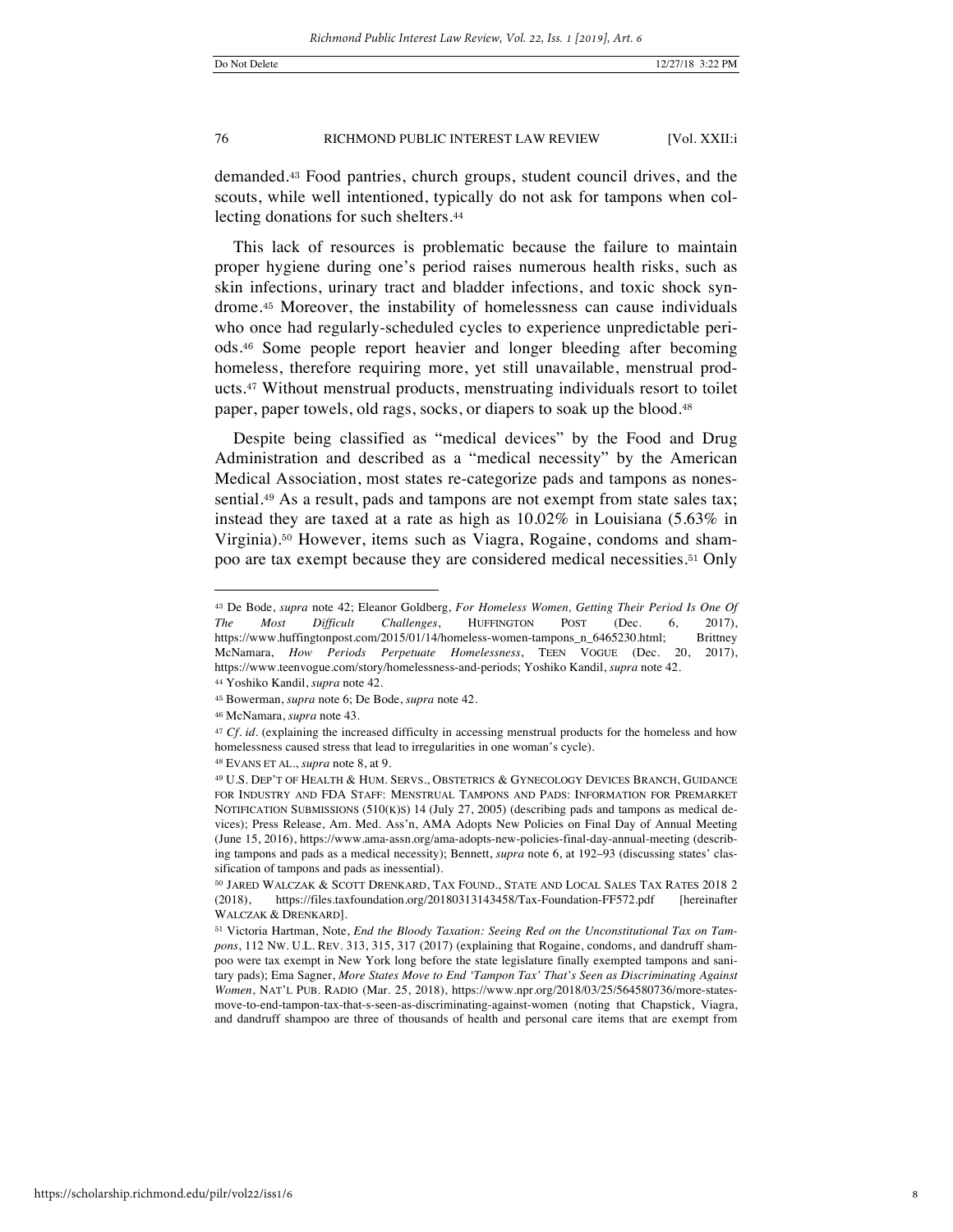or shop sales and, therefore, pay less overall.<sup>55</sup>

nine states<sup>52</sup> currently exempt menstrual supplies from sales tax, and five other states<sup>53</sup> do not have a sales tax. The sales tax is a regressive tax. This means that low-income families are disproportionately impacted because those who earn less pay a larger percentage of their overall salary to sales tax.<sup>54</sup> People who earn more have greater financial flexibility to buy in bulk

While taxes drive up the cost of menstrual products, public benefit programs limit the resources that help low-income people afford these items. Menstrual supplies are not included in the Supplemental Nutrition Assistance Program (food stamps), nor are they part of the Special Supplemental Nutrition Program for Women, Infants, and Children (WIC) or Medicaid.<sup>56</sup> In fact, some people sell their food stamps in order to afford menstrual products.<sup>57</sup> Furthermore, Flexible Spending Accounts (FSA) are not acceptable funds to be used when purchasing pads and tampons.<sup>58</sup> Frustratingly, shelters are not permitted to use federal grant money to purchase menstrual supplies, leaving them entirely dependent on community donations.<sup>59</sup>

#### C. The Incarcerated

Incarcerated people face the greatest barriers to accessing menstrual products. Supplies are often only available for purchase at marked-up prices, and when inmates are given these supplies, they are frequently provided with an insufficient number of menstrual products. Furthermore, it can be extremely humiliating and risky for an incarcerated person to ask a guard for more menstrual supplies, due to the inherent power imbalance and the stigma surrounding menstruation. Sometimes, correctional facilities simply do not have menstrual products on-hand, forcing inmates to create their

sales tax in many U.S. states).

<sup>&</sup>lt;sup>52</sup> Sagner, *supra* note 51 (stating that Connecticut, Florida, Illinois, Maryland, Massachusetts, Minnesota, New Jersey, New York and Pennsylvania exempt menstrual supplies from sales tax).

<sup>53</sup> WALCZAK & DRENKARD, *supra* note 50, at 3 (stating that Alaska, Delaware, Montana, New Hampshire, and Oregon do not have a sales tax).

<sup>54</sup> Bennett, *supra* note 6, at 190.

<sup>55</sup> *See* Eleanor Goldberg, *Poor People Have to Spend More Money on Toilet Paper Than the Rich: Study*, HUFFINGTON POST (Mar. 28, 2016), https://www.huffingtonpost.com/entry/poor-householdshave-to-spend-more-on-toilet-paper-than-well-off-households-study\_us\_56f56eeee4b014d3fe22fc65.

<sup>56</sup> Julie Kosin, *Getting Your Period is Still Oppressive in the United States*, HARPER'S BAZAAR (Oct. 9, 2017), https://www.harpersbazaar.com/culture/features/a10235656/menstrual-period-united-states/; Jessica Valenti, *The Case for Free Tampons*, GUARDIAN (Aug. 11, 2014), https://www.theguardian.com/commentisfree/2014/aug/11/free-tampons-cost-feminine-hygieneproducts.

<sup>57</sup> Valenti, *supra* note 56.

<sup>58</sup> *Feminine Hygiene Products: FSA Eligibity*, FSASTORE, https://fsastore.com/FSA-Eligibility-List/F/Feminine-Hygiene-Products-E300.aspx (last visited Oct. 26, 2018).

<sup>59</sup> *See* EVANS ET AL., *supra* note 8, at 14.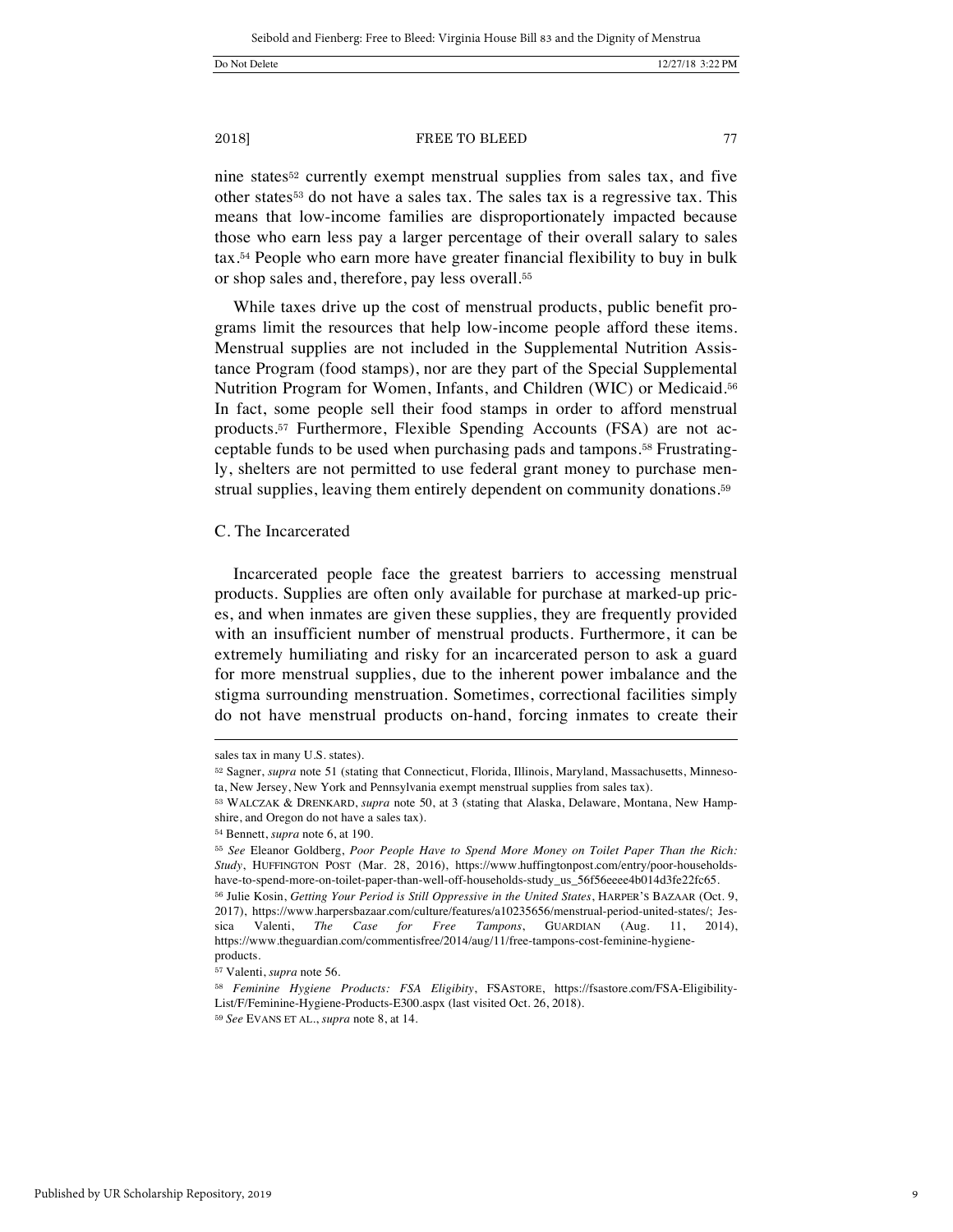own pads and tampons out of whatever materials are available to them. Incarcerated individuals deserve to have their periods treated like any other medical necessity and to experience their periods without shame or fear of repercussions.

In 2017, the United States incarcerated approximately 219,000 women.<sup>60</sup> The number of women incarcerated has risen by about 700% since 1980.<sup>61</sup> Policies governing menstruation, if they exist, are often handled on a prison-by-prison or jail-by-jail basis.<sup>62</sup> However, the result ends up being the same: supplies are scarce.<sup>63</sup>

The incarcerated regularly report not having a sufficient supply of menstrual products. For example, in Connecticut, inmates receive five pads per week to split with their cell mate.<sup>64</sup> This amounts to ten pads per cycle for each person.<sup>65</sup> With the average period lasting five days, this means each inmate only gets to change out her pad once a day, risking infection.<sup>66</sup> Moreover, these prison pads are flimsier than the typical pad available for purchase in a store; these pads do not have wings and frequently fail to stick to the person's underwear.<sup>67</sup> Some prisons simply do not provide any menstrual products at all.<sup>68</sup> One woman, Tara Oldfield-Parker, recounted her experience of getting her period after just being arrested.<sup>69</sup> She asked an officer for a pad, only to be told that the jail did not have any.<sup>70</sup> After waiting an hour and a half, Tara received a sterile gauze pad that the officer procured from an ambulance.<sup>71</sup> This gauze pad was designed to bandage wounds and had no adhesive.<sup>72</sup>

<sup>60</sup> Aleks Kajstura, *Women's Mass Incarceration: The Whole Pie 2017*, PRISON POL'Y INITIATIVE (Oct. 19, 2017), https://www.prisonpolicy.org/reports/pie2017women.html.

<sup>61</sup> THE SENTENCING PROJECT*,* FACT SHEET: INCARCERATED WOMEN AND GIRLS 1 (2018), https://www.sentencingproject.org/wp-content/uploads/2016/02/Incarcerated-Women-and-Girls-1980- 2016.pdf.

<sup>62</sup> Zoe Greenberg, *In Jail, Pads and Tampons as Bargaining Chips*, N.Y. TIMES (Apr. 20, 2017), https://www.nytimes.com/2017/04/20/nyregion/pads-tampons-new-york-womens-prisons.html. <sup>63</sup> *Id*.

<sup>64</sup> Bozelko, *supra* note 9; *see also* Maya Schenwar, *In Prison, Toilet Paper is the New Tampon*, MS. MAGAZINE BLOG (Apr. 12, 2010), http://msmagazine.com/blog/2010/04/12/in-prison-toilet-paper-is-thenew-tampon/ (explaining that "there are never enough feminine hygiene products to go around."). <sup>65</sup> Bozelko, *supra* note 9.

<sup>66</sup> *Id*.; *see* Alex Ronan, *Menstruation Can Become Humiliation in Prisons*, CUT (June 16, 2015), https://www.thecut.com/2015/06/menstruation-can-become-humiliation-in-prisons.html.

<sup>67</sup> Bozelko, *supra* note 9.

<sup>68</sup> Ronan, *supra* note 66. <sup>69</sup> Greenberg, *supra* note 62.

<sup>70</sup> *Id*. <sup>71</sup> *Id*.

<sup>72</sup> *Id*.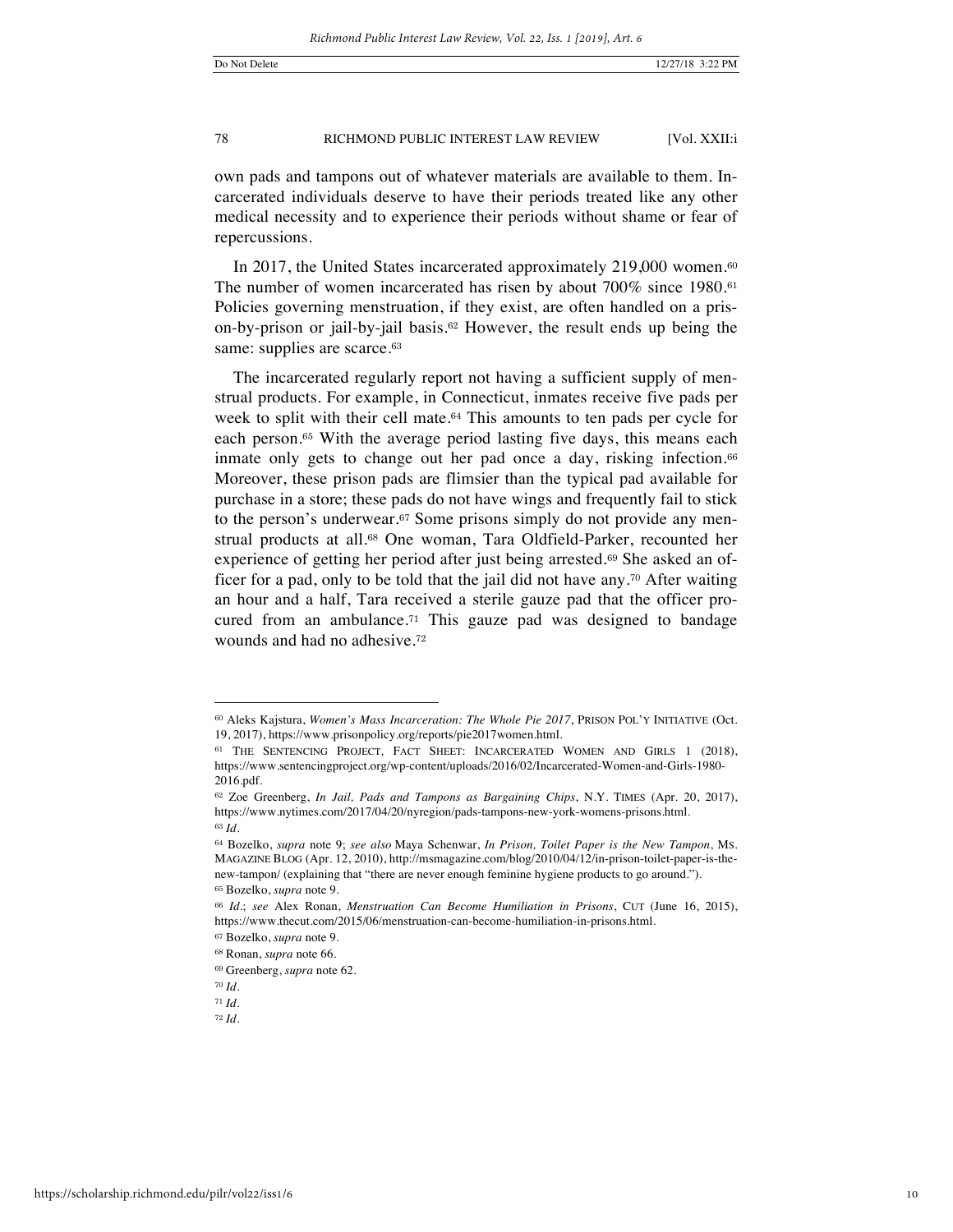Pads, tampons, and panty liners are available for purchase in commissaries, but often at a marked-up price.<sup>73</sup> Most inmates enter prison indigent and only make around seventy-five cents a day for their labor.<sup>74</sup> As a result, they are unable to afford these mislabeled "luxury items."<sup>75</sup> Additionally, products are subject to price hikes at any time.<sup>76</sup> Even when an inmate has the resources to purchase these over-priced menstrual products, there is no guarantee that the commissary will have a sufficient supply on-hand. It is not uncommon for inmates to wait one to two weeks for new sanitary products to be re-stocked after the commissary runs out.<sup>77</sup> Inmates trade food for tampons because menstrual products are "a higher currency than sugar, coffee, and cigarettes."<sup>78</sup>

Even when a facility is given the resources necessary to meet the hygiene needs of inmates, power dynamics within the prison or jail prevent inmates from accessing the products they require. At one prison in New York, guards forced inmates to show them their dirty pads to receive "extra" supplies.<sup>79</sup> One inmate recounted an instance where a correctional officer "threw a bag of tampons into the air and watched as inmates dived to the ground to retrieve them."<sup>80</sup> Many describe the experience of asking a male guard for an additional pad as "humiliating" and "degrading," further demonstrating the impact of stigmatizing periods.<sup>81</sup>

The incarcerated are frequently forced to sit in blood-stained clothes for days a time, even when visiting their lawyers, social workers, or loved ones.<sup>82</sup> Additionally, correctional officers use menstrual products to turn inmates against each other by only giving supplies to certain units or certain individuals.<sup>83</sup> Halle, a California inmate, summarized the problem best when she said, "Pads are not dispensed as they are supposed to be. We are forced to reuse them, we are forced to beg for what we need, and if an of-

 $\overline{a}$ 

<sup>82</sup> Greenberg, *supra* note 62.

<sup>73</sup> AM. CIVIL LIBERTIES UNION NEB., NEBRASKA WOMEN IN PRISON LET DOWN AND LOCKED UP 10 (2017),

https://www.aclunebraska.org/sites/default/files/field\_documents/women\_in\_prison\_2017\_10.pdf [hereinafter ACLU NEB.].

<sup>74</sup> Bozelko, *supra* note 9.

<sup>75</sup> ACLU NEB., *supra* note 73.

<sup>76</sup> *Id*.

<sup>77</sup> *See* Bozelko, *supra* note 9; Schenwar, *supra* note 64.

<sup>78</sup> Greenberg, *supra* note 62.

<sup>79</sup> TAMAR KRAFT-STOLAR, CORR. ASS'N OF N.Y., REPRODUCTIVE INJUSTICE: THE STATE OF REPRODUCTIVE HEALTH CARE FOR WOMEN IN NEW YORK STATE PRISONS 67 (2015), http://www.correctionalassociation.org/wp-content/uploads/2015/03/Reproductive-Injustice-FULL-REPORT-FINAL-2-11-15.pdf.

<sup>80</sup> Greenberg, *supra* note 62.

<sup>81</sup> EVANS ET AL., *supra* note 8, at 21; Bozelko, *supra* note 9; Greenberg, *supra* note 62.

<sup>83</sup> *Id*.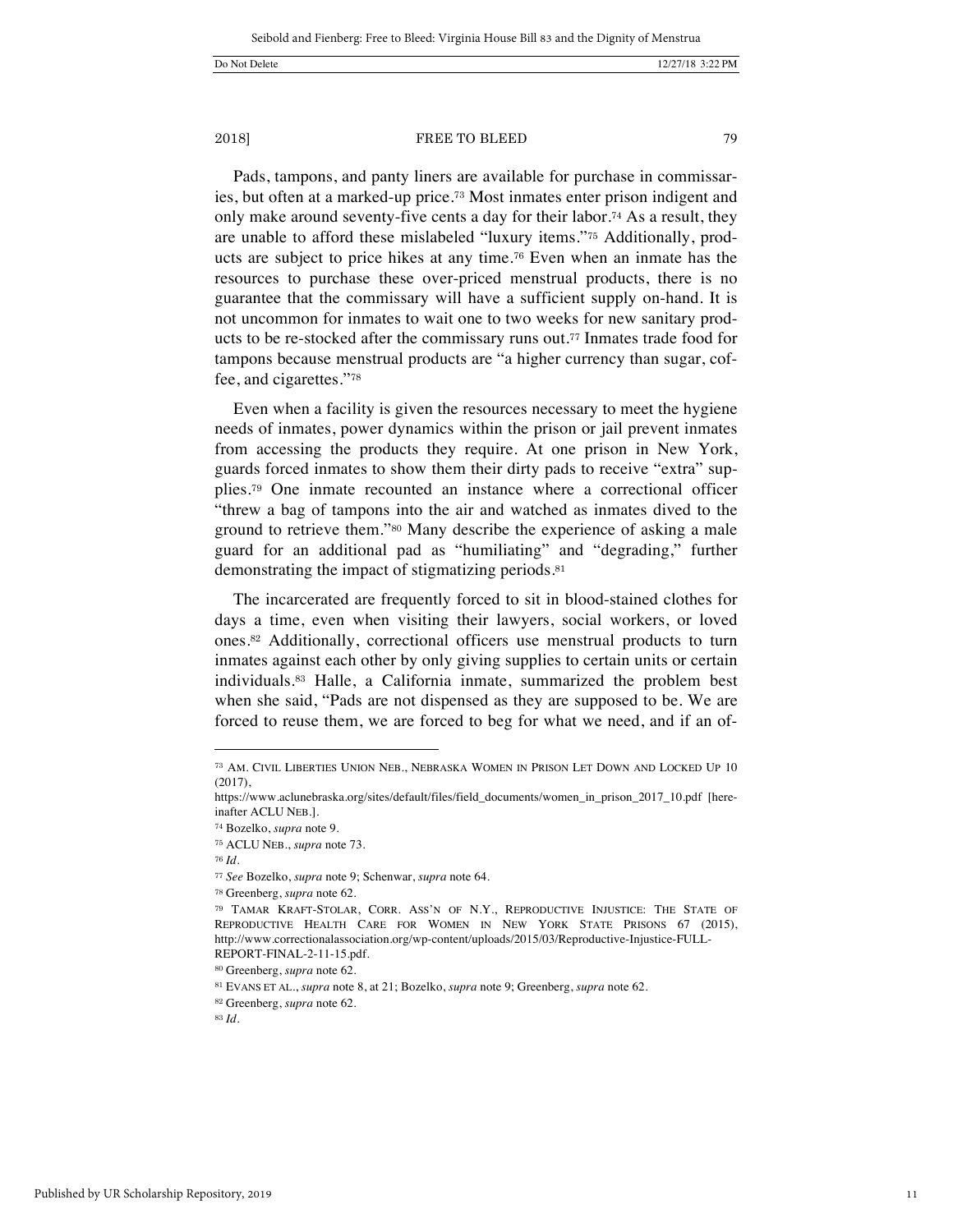ficer is in a bad mood they are allowed to take what we have and say we are hoarding."<sup>84</sup>

Faced with a scarce supply of menstrual products, inmates frequently fashion their own sanitary devices; however, this solution comes with many risks.<sup>85</sup> One former-inmate, Chandra Bozelko, explained how she would combine six pads together to create a form of diaper.<sup>86</sup> This was the only way she could prevent the pads from falling out of her underwear.<sup>87</sup> Many other people report constructing homemade pads and tampons out of toilet paper, "using as little of it as possible, since [toilet paper] is also rationed.<sup>88</sup> The ingenuities are punishable offenses in jails and prisons.<sup>89</sup> By creating their own tampons and pads, inmates are guilty of having "contraband" and face a variety of punishments, including a delay in their release date.<sup>90</sup> Additionally, officers are reluctant to give inmates greater supplies because of their variety of additional uses, namely as cleaning supplies.<sup>91</sup>

Lack of access to menstrual products for students, the homeless and lowincome, and the incarcerated is all connected. The stigma surrounding periods discourages people who menstruate from asserting their needs in all contexts.<sup>92</sup> Furthermore, impoverished people are disproportionately likely to end up in prison or jail.<sup>93</sup> Still, unlike students, the homeless, or the lowincome, inmates are unable to obtain sanitary products from an outside source, such as family, friends, or charity groups.<sup>94</sup>

### II. REFORM EFFORTS FOR THE INCARCERATED

Within a single state, a variety of governmental entities set prison policies. The federal government regulates federal prisons, state governments control state prisons, local governments dictate the conditions of local jails, and individual prison wardens set some policies for their own facilities.<sup>95</sup> Thus, reforming prison conditions and ensuring menstrual equity is a chal-

<sup>84</sup> AM. CIVIL LIBERTIES UNION OF CAL., REPRODUCTIVE HEALTH BEHIND BARS IN CALIFORNIA 20 (2016), https://www.aclusocal.org/sites/default/files/wp-content/uploads/2016/01/Reproductive-Health-Behind-Bars-in-California.pdf.

<sup>85</sup> EVANS ET AL., *supra* note 8, at 21.

<sup>86</sup> Bozelko, *supra* note 9.

<sup>87</sup> *Id*.

<sup>88</sup> Schenwar, *supra* note 64.

<sup>89</sup> EVANS ET AL., *supra* note 8, at 21.

<sup>90</sup> *Id*.

<sup>91</sup> Bozelko, *supra* note 9.

<sup>92</sup> EVANS ET AL., *supra* note 8, at 3, 7, 17.

<sup>93</sup> ACLU NEB., *supra* note 73, at 5.

<sup>94</sup> ACLU NEB., *supra* note 73, at 10.

<sup>95</sup> *See* EVANS ET AL., *supra* note 8, at 20–21, 23–24.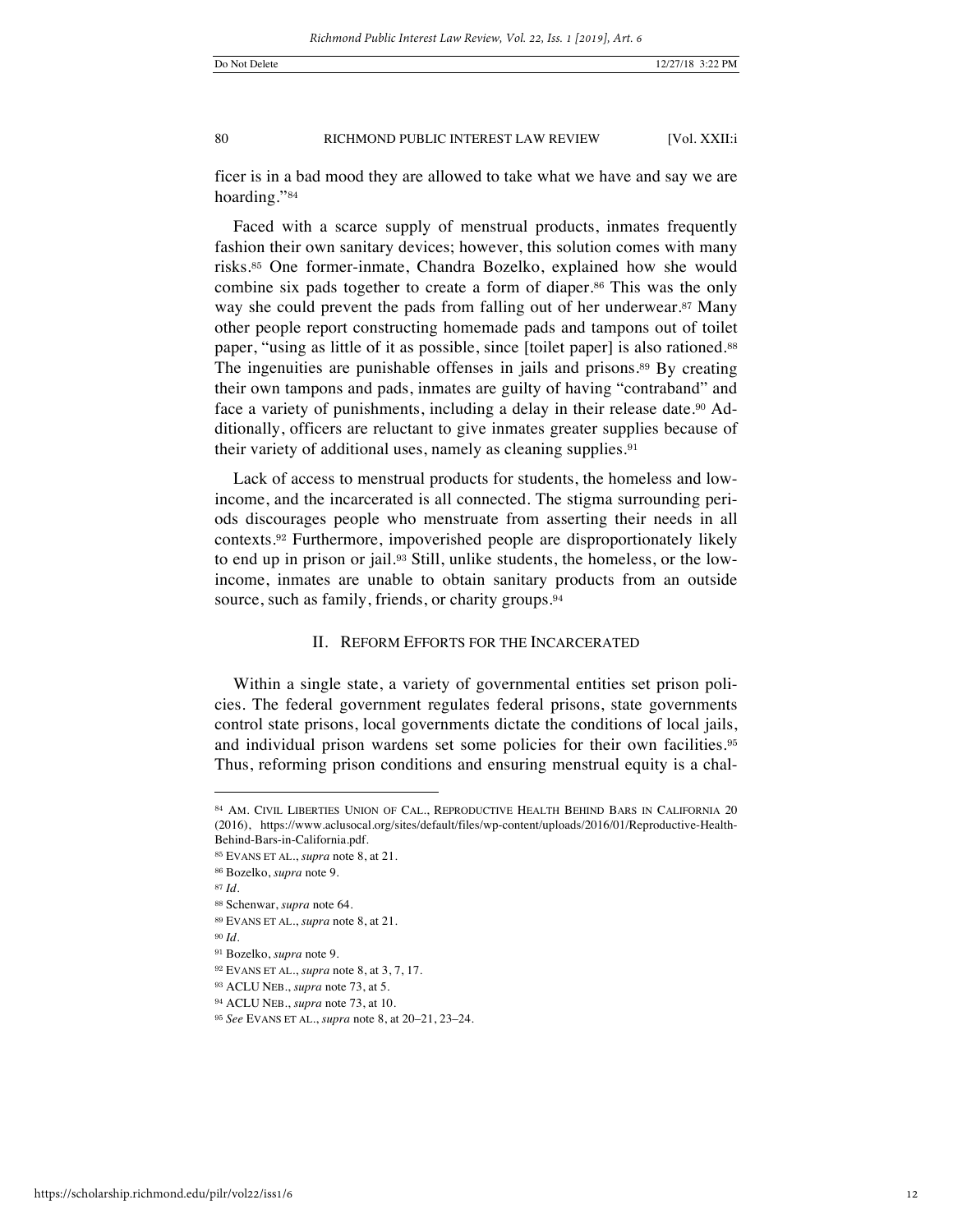2018] **EXECUTE:** FREE TO BLEED 81

lenging task. Still, there is a growing movement at both the federal and state levels to provide the incarcerated with basic menstrual equity.

### A. Federal Efforts

In response to numerous news articles detailing prison conditions for people who menstruate and growing support for prison reform, a handful of Democratic senators and representatives introduced legislation in 2017 to provide menstrual equity in federal prisons. While the various federal legislative efforts have been unsuccessful, a unilateral Department of Justice order issued in 2017 requires the federal government to provide people in federal prisons with access to an assortment of menstrual products.<sup>96</sup> Unfortunately, the DOJ has not been effective at enforcing the order.

In July 2017, Senators Cory Booker (D-NJ), Elizabeth Warren (D-MA), Dick Durbin (D-IL), and Kamala Harris (D-CA) introduced the Dignity for Incarcerated Women Act (S. 1524) to improve the treatment of federal prisoners.<sup>97</sup> The bill proposed an extensive slate of reforms designed to enhance the dignity of women in prisons, such as ending the shackling and solitary confinement of pregnant women and increasing contact between incarcerated mothers and their children.<sup>98</sup> A portion of this bill included increased access to menstrual products:

(j) Inmate Health.—

(1) HEALTHCARE PRODUCTS.—

(A) AVAILABILITY.—The Director shall make the healthcare products described in subparagraph (C) available to prisoners for free, in a quantity that is appropriate to the healthcare needs of each prisoner.

(B) QUALITY OF PRODUCTS.—The Director shall ensure that the healthcare products provided under this paragraph conform with applicable industry standards.

(C) PRODUCTS.—The healthcare products described in this subparagraph are—

(i) tampons;

 $\overline{a}$ 

(ii) sanitary napkins<sup>99</sup>

However, no action was taken on the bill after it was introduced in the Senate.<sup>100</sup>

<sup>96</sup> U.S. DEP'T OF JUSTICE, FED. BUREAU OF PRISONS, OPERATIONS MEMORANDUM NO. 001-2017, PROVISIONS OF FEMININE HYGIENE PRODUCTS (2017), https://www.bop.gov/policy/om/001\_2017.pdf [hereinafter OPERATIONS MEMORANDUM NO. 001-2017].

<sup>&</sup>lt;sup>97</sup> Dignity for Incarcerated Women Act of 2017, S. 1524, 115th Cong. (1st Sess. 2017).

<sup>98</sup> Elizabeth Kiefer, *Senators Cory Booker & Elizabeth Warren Demand "Dignity" for Women Behind Bars*, REFINERY 29 (July 12, 2017), https://www.refinery29.com/2017/07/163017/dignity-incarceratedwomen-act-prisonreform-bill.

<sup>99</sup> Dignity for Incarcerated Women Act of 2017, S. 1524, 115th Cong. § 4050(j) (1st Sess. 2017).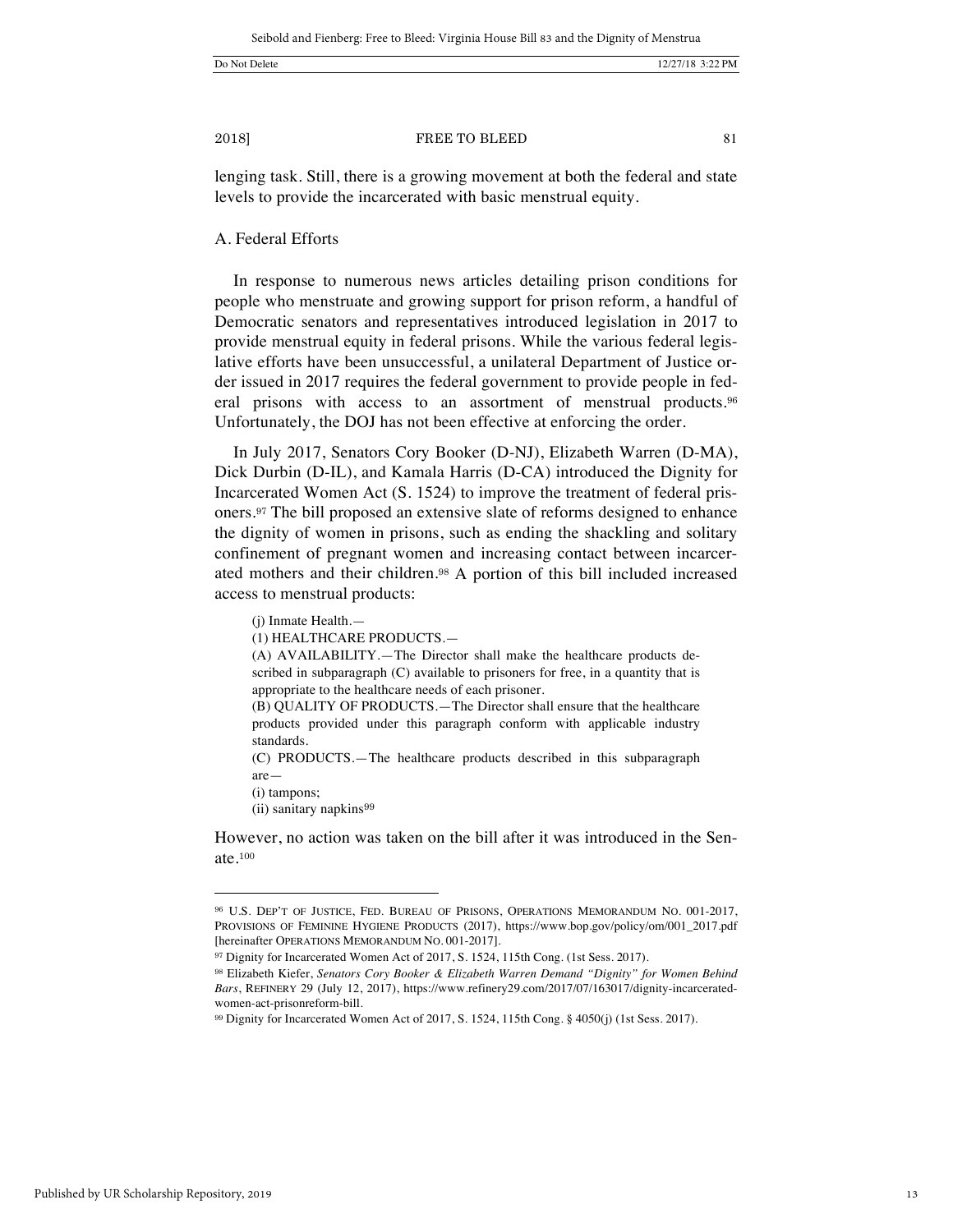Another piece of federal legislation, the Menstrual Equity for All Act of 2017 (HR 972), aimed to provide more comprehensive reform.<sup>101</sup> This bill, introduced by Congresswoman Grace Meng (D-NY), is the first piece of legislation in Congress to help different populations of women and girls gain access to menstrual items. The Menstrual Equity for All Act would reduce the cost of menstrual products for all people by providing tax credits and exclusions for the distribution or purchase of menstrual products.<sup>102</sup> Most notably, the bill provides that all states that receive grants under the Edward Byrne Memorial Justice Assistance Grant Program must certify to the DOJ every year that all female inmates in the state have free access to menstrual products.<sup>103</sup> If a state fails to meet this requirement, the DOJ must reduce that state's funding under the grant by 20% and reallocate those funds to states that satisfy the certification requirement.<sup>104</sup> While this would be an important step forward, the bill allows the Attorney General to define "menstrual hygiene products;" 105 thus, there is no guarantee that incarcerated women receive products of sufficient quality. Additionally, while the tax credit under the bill applies to anyone who uses menstrual products, the provision regarding inmates is not gender-inclusive.<sup>106</sup> Nonetheless, the bill failed to make it out of the House Ways and Means Committee.<sup>107</sup>

Despite the failure to pass any federal legislation, the DOJ decided to act.<sup>108</sup> In August 2017, the DOJ, under the direction of Attorney General Jeff Sessions, issued a memo requiring federal prisons to ensure female inmates have unobstructed access to menstrual supplies by providing the following items on demand and at no-cost:

- "Tampons, regular and super size;
- Maxi Pads, with wings, regular and super size;
- Panty liners, regular."<sup>109</sup>

 $\overline{a}$ 

<sup>109</sup> *Id*.

<sup>100</sup> *See id*.

<sup>101</sup> *See* Menstrual Equity for All Act of 2017, H.R. 972, 115th Cong. (1st Sess. 2017).

<sup>102</sup> *Id*. § 3.

<sup>103</sup> *Id*. § 5(a).

<sup>104</sup> *Id*. § 5(b).

<sup>105</sup> *Id*. § 5(d).

<sup>106</sup> *Compare* Menstrual Equity for All Act of 2017, H.R. 972, 115th Cong. § 3(c) (1st Sess. 2017) (applying the tax credit to any individual who uses menstrual hygiene products), *with* Menstrual Equity for All Act of 2017, H.R. 972, 115th Cong. § 5(a) (1st Sess. 2017) (applying the provision solely to female inmates).

<sup>107</sup> *See All Actions: H.R. 972*, CONGRESS.GOV, https://www.congress.gov/bill/115th-congress/housebill/972/all-actions?overview=closed#tabs (last visited Oct. 26, 2018).

<sup>108</sup> OPERATIONS MEMORANDUM NO. 001-2017, *supra* note 96.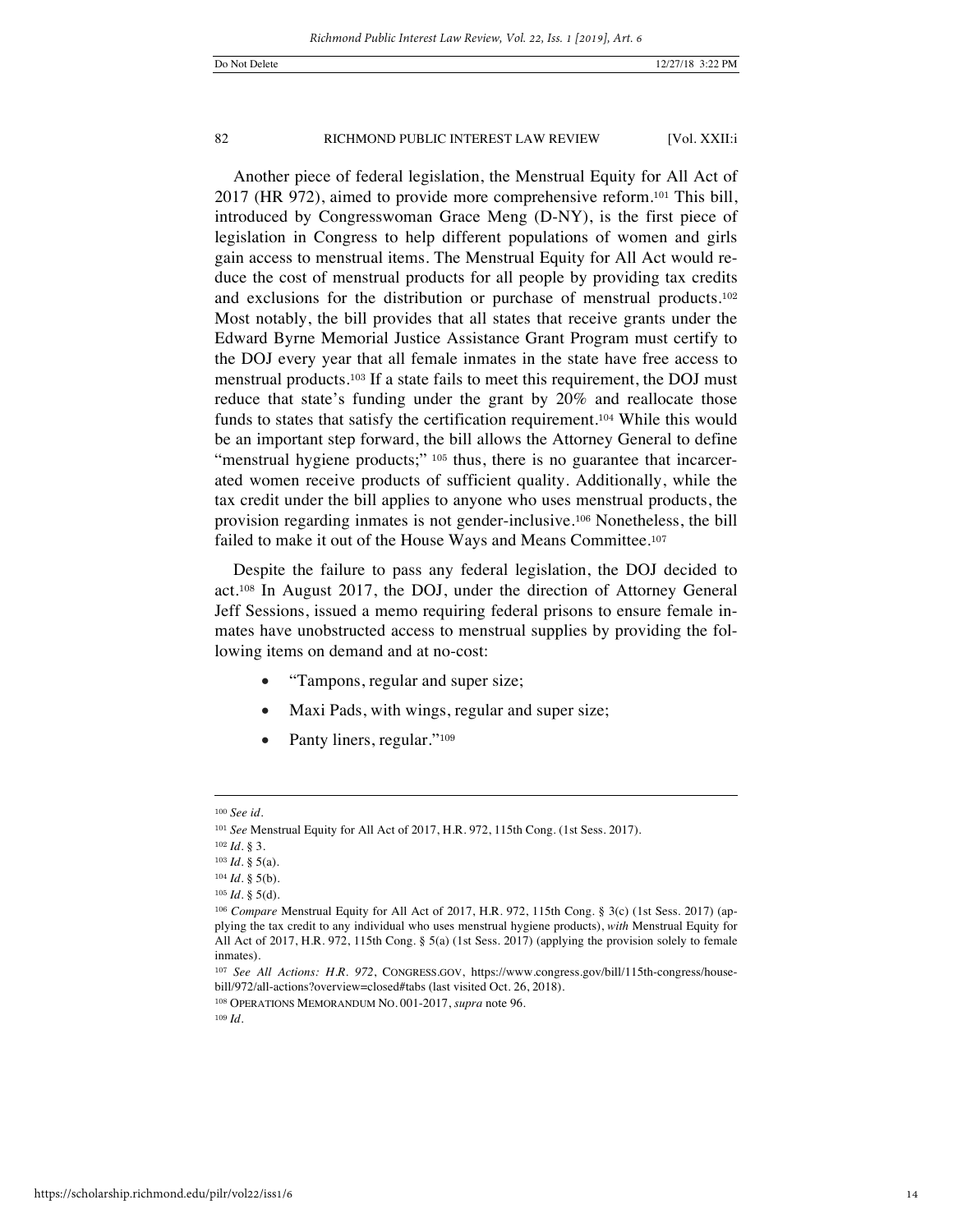### 2018] **EXECUTE:** FREE TO BLEED 83

However, this policy contains several limitations. First, the mandate only applies to federal prisons.<sup>110</sup> Additionally, the memo specifically states that it is meant for female inmates, again refusing to recognize the menstrual needs of transgender men and non-binary individuals.<sup>111</sup> Finally, the memo stated that federal prisons "should not significantly increase overall expenditures for female hygiene products beyond current levels."<sup>112</sup> Moreover, it appears the DOJ is currently either unprepared or unwilling to enforce its memo. In October 2017, two months after the policy was put in place, eleven federal facilities were still not in compliance.<sup>113</sup>

#### B. State and Local Efforts

The major problem with federal efforts to improve the conditions for the incarcerated is that the federal government only controls federal prisons. The vast majority of incarcerated women are in state facilities. Of the 219,000 women incarcerated, approximately 195,000 are held in state prisons and jails.<sup>114</sup> Fortunately, many states have recognized the need for menstrual equity in prisons and jails, and organizations like the American Civil Liberties Union (ACLU) have had some success bringing lawsuits regarding menstrual equity in state courts.

While twelve states have considered legislation aimed at improving inmate access to menstrual products, only four states – Colorado, Kentucky, Maryland, and Virginia – and a few cities have actually enacted legislation.<sup>115</sup> In 2016, New York City became the first jurisdiction to provide for menstrual equity in correctional facilities.<sup>116</sup> The law requires officers to provide any "female individual" detained for forty-eight hours with menstrual hygiene products "as soon as practicable."<sup>117</sup> Los Angeles County followed suit in 2017, with a motion requiring the county to provide tampons for individuals in juvenile detention.<sup>118</sup> Maryland's 2018 legislation requires the state to provide female inmates with menstrual supplies upon admission

<sup>110</sup> *Id*.

<sup>111</sup> *Id*.

<sup>112</sup> *Id*.

<sup>113</sup> Taylor Dolven, *Prisons are Still Charging Female Inmates for Having Their Periods*, VICE NEWS (Oct. 14, 2017), https://news.vice.com/en\_us/article/434qzg/prisons-are-still-charging-female-inmatesfor-having-their-periods.

<sup>114</sup> Kajstura, *supra* note 60.

<sup>115</sup> EVANS ET AL., *supra* note 8, at 22.

<sup>116</sup> Jennifer Weiss-Wolf, *New York Makes History, with Tampons and Pads*, N.Y. TIMES (June 21, 2016), https://kristof.blogs.nytimes.com/2016/06/21/new-york-makes-history-with-tampons-and-pads.

<sup>117</sup> N.Y.C. ADMIN. CODE § 9-141 (2016).

<sup>118</sup> Tim Loc, *County Supervisors Vote to Ensure Tampon Access for Juvenile Detainees*, LAIST (Jan. 25, 2017), http://www.laist.com/2017/01/25/supervisors\_vote\_for\_tampons.php.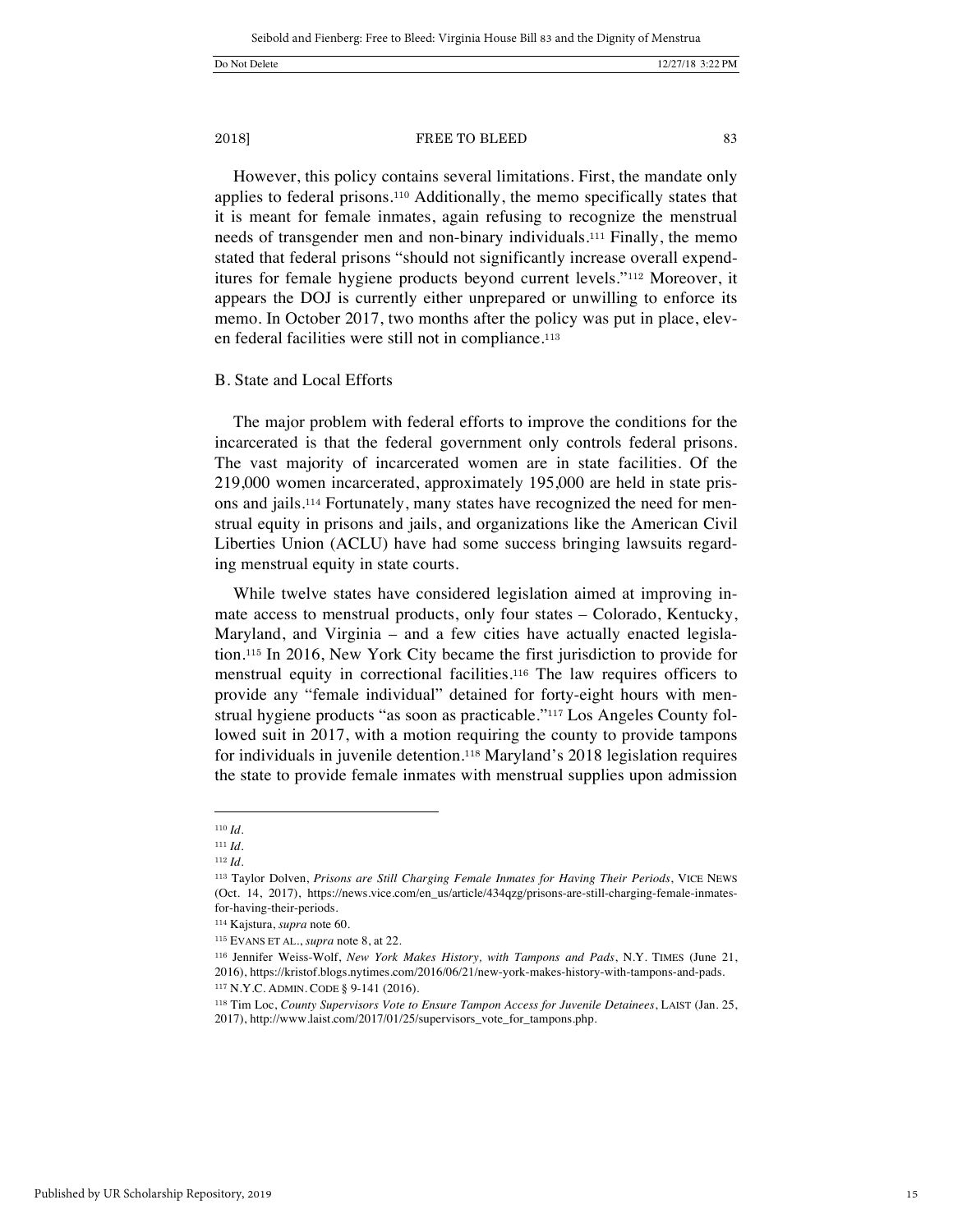into a correctional facility, upon request, and on a routine basis.<sup>119</sup> As these laws demonstrate, legislation concerning menstrual equity for the incarcerated vary dramatically in specificity, gender inclusivity, and age.<sup>120</sup>

Legislation is not the only route to change at the state level. Lawsuits are another option for organizations and individuals who care about menstrual equity in prisons. In 2014, the ACLU of Michigan sued Muskegon County on behalf of eight female inmates.<sup>121</sup> The ACLU alleged that Muskegon County Jail violated the constitutional rights of its female inmates in a number of ways, including the failure to provide an adequate supply of menstrual products.<sup>122</sup> Correctional officers provided as many as thirty women with only one pack of twelve pads to share.<sup>123</sup> One inmate recounted that when she requested pads, a correctional officer replied that she "was shit out of luck" and better not "bleed on the floor."<sup>124</sup> However, the court ended up dismissing the allegation that the denial of menstrual products amounted to a constitutional violation.<sup>125</sup> Because the ACLU's evidence consisted of single accounts of a denial of supplies, the court reasoned that these were only temporary, "de minimis deprivations, which do not rise to the level of civil rights violations."<sup>126</sup> Thus, attacking menstrual inequities through the courts presents an up-hill battle.

### III. VIRGINIA HOUSE BILL 83

In 2018, Virginia became the most recent state to enact legislation to improve inmate access to menstrual supplies with the passage of HB 83.<sup>127</sup> While Virginia failed to pass other menstrual equity bills aimed at eliminat-

<sup>119</sup> H.B. 797, 2018 Gen. Assemb., 438th Sess. (Md. 2018).

<sup>120</sup> *Compare* N.Y.C. ADMIN. CODE § 9-141 (2016) (providing all female inmates with feminine hygiene products as soon as practicable and at the department's expense), *with* Loc, *supra* note 118 (noting that pads will be free to girls and young women in juvenile detention, but tampons will only be available for purchase), *and* H.B. 797, Gen. Assemb., 438th Sess. (Md. 2018) (providing menstrual hygiene products to be provided at no cost to the female inmate on admission to the facility, a routine basis, and on request).

<sup>121</sup> Am. Civil Liberties Union of Mich., *ACLU of Michigan Sues Muskegon County Over Unconstitutional Policies, Hazardous Conditions at Jail* (Dec. 4, 2014), http://aclumich.org/article/aclu-michigansues-muskegon-county-over-unconstitutional-policies-hazardous-conditions-jail.

<sup>122</sup> Complaint at 13–14, Semelbauer v. Muskegon Cty., No. 1:14-cv-01245-JTN, 2015 BL 499639 (W.D. Mich. Sept. 11, 2015).

<sup>123</sup> *Id*. at 13.

<sup>124</sup> *Id*.

<sup>125</sup> Semelbauer v. Muskegon Cty., No. 1:14-cv-1245, 2015 U.S. Dist. LEXIS 189417, at \*28–30 (W.D. Mich. Sept. 11, 2015).

<sup>126</sup> *Id*. at \*29.

<sup>127</sup> Tianna Mosby, *Va. Law will Provide Free Tampons to Female Prisoners*, NEWS LEADER (Mar. 8, 2018), https://www.newsleader.com/story/news/2018/03/08/va-law-provide-free-tampons-femaleprisoners/406471002/.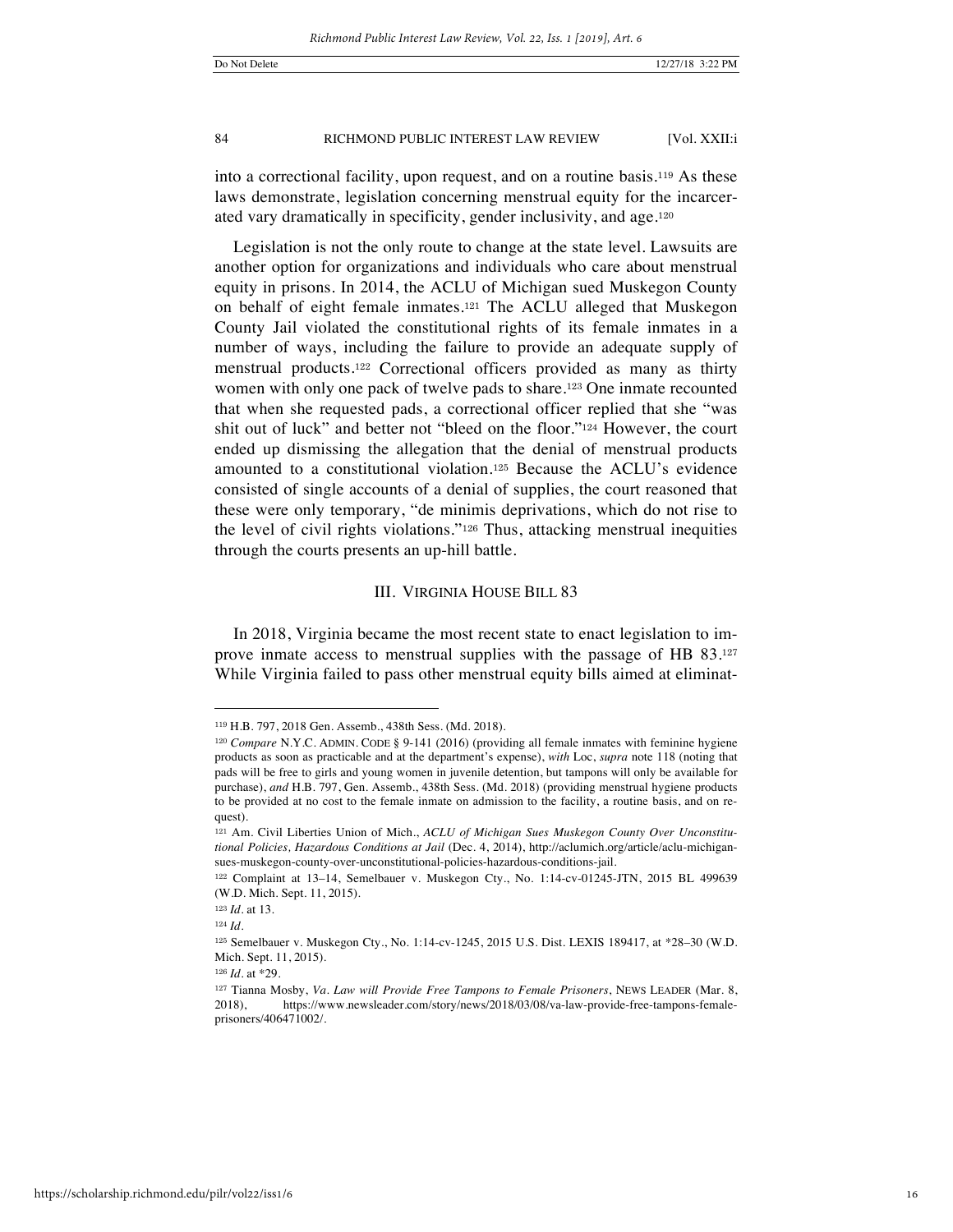ing the sales tax on menstrual products and increasing access in schools, HB 83 received little opposition.<sup>128</sup> Still, HB 83's vague language and broad grant of authority to State Board of Corrections means that it is unclear how exactly the bill will impact inmates in Virginia. However, HB 83 still represents the important recognition that menstruation is a biological function that needs to be treated like all other medical and hygienic necessities.

#### A. The Road to HB 83

HB 83 was a largely non-controversial bill. The push to improve menstrual equity came directly from former-inmates. Once the cause was taken up in the Virginia House of Delegates by Delegate Kaye Korey (D-Fairfax), it received almost entirely unanimous support as the bill made its way through both the House and Senate.<sup>129</sup>

In Virginia prisons and jails, approximately 15.3% of the incarcerated population are female.<sup>130</sup> Yet there is no uniform standard of distribution, pricing, or quantity for menstrual products in any of these facilities. In general, the Virginia Department of Corrections (VDOC) provides inmates with pads for free.<sup>131</sup> VDOC also reports that it began providing free tampons as well in 2018.<sup>132</sup> However, many local and regional jails within the Commonwealth do not provide free tampons.<sup>133</sup> Some do not even stock tampons in the prison commissaries for purchase.<sup>134</sup> Moreover, the pads that inmates do receive are often of poor quality.<sup>135</sup> Indeed, many inmates combine multiple pads together to make a "jail tampon."<sup>136</sup>

The movement around HB 83 began with former inmates themselves. Friends of Guest House (FOGH), a non-profit organization in Alexandria, Virginia, that focuses on helping formerly incarcerated women reenter the

<sup>128</sup> *See* H.B. 83 Feminine Hygiene Products; No Cost to Female Prisoners or Inmates, VA. LEGIS. INFO. SYS., https://lis.virginia.gov/cgi-bin/legp604.exe?181+sum+HB83 [hereinafter H.B. 83 VA. LEGIS. INFO. SYS.] (last visited Oct. 26, 2018); Chandler, *supra* note 10.

<sup>129</sup> H.B. 83 VA. LEGIS. INFO. SYS., *supra* note 128.

<sup>130</sup> AM. CIVIL LIBERTIES UNION OF VA., WOMEN IN THE CRIMINAL JUSTICE SYSTEM: PATHWAYS TO INCARCERATION IN VIRGINIA 17 (2018). https://www.acluva.org/sites/default/files/field\_documents/aclu-

va\_women\_in\_prison\_report\_2018\_final\_09062018.pdf. <sup>131</sup> Mosby, *supra* note 127.

<sup>132</sup> Norlian, *supra* note 10.

<sup>133</sup> *Id*.

<sup>134</sup>*See, e.g.*, RIVERSIDE REGIONAL JAIL COMMISSARY MENU, https://rrjva.org/wp/wpcontent/uploads/2016/09/Riverside\_VA\_Menu062116.pdf (last visited Oct. 26, 2018). <sup>135</sup> EVANS ET AL., *supra* note 8, at 20.

<sup>136</sup> *Id*.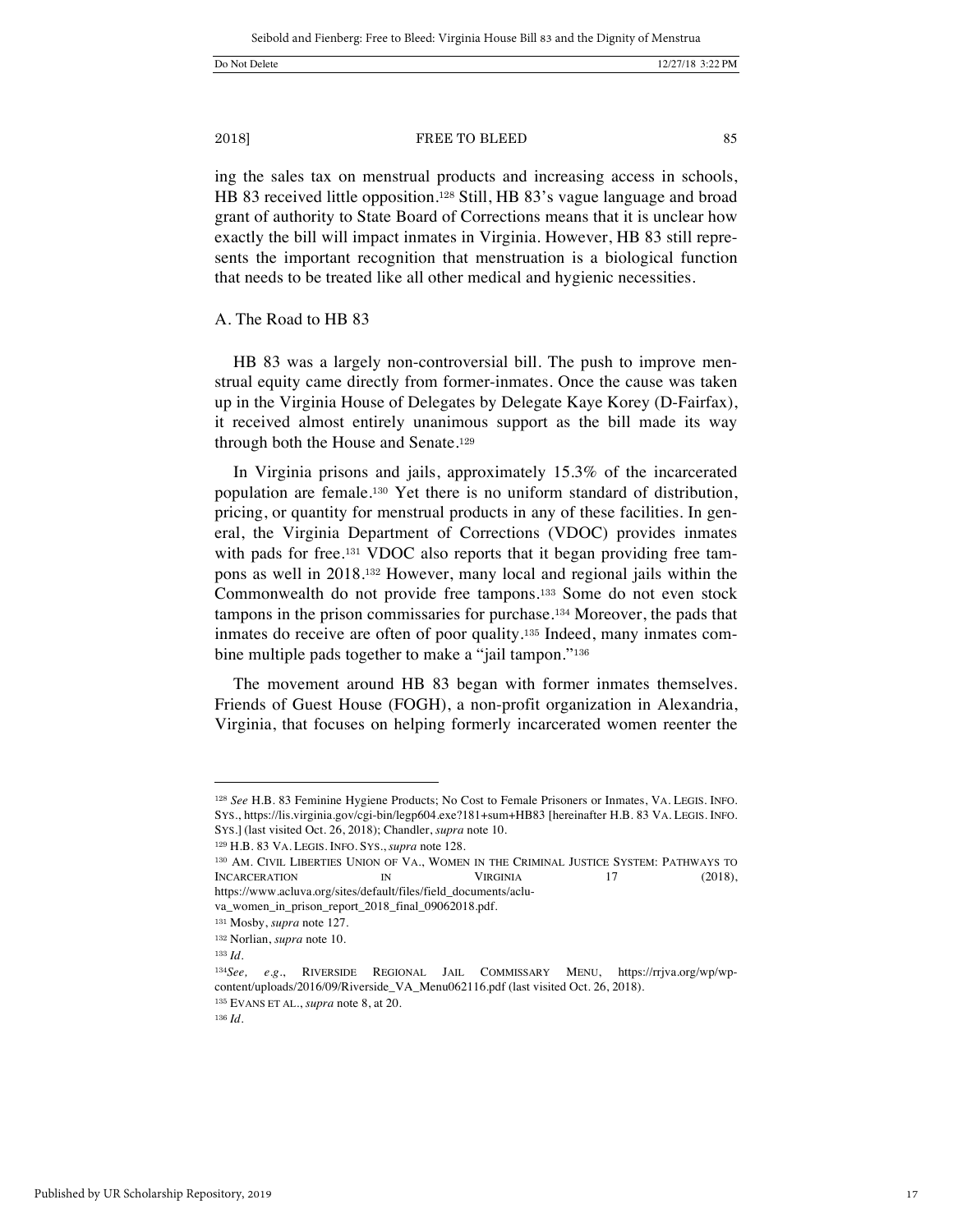community, began sharing the stories of their clients.<sup>137</sup> Their clients are formerly incarcerated women, like Jennifer Smithmeyer and Ashely Palmer, who drew attention to the issue of menstrual equity in prisons and jails by explaining the challenges they faced managing menstruation in prison.<sup>138</sup> Their stories caught the attention of Delegate Kory, who met with FOGH to learn more.<sup>139</sup> As Delegate Kory explains, "Knowing that the female prison population in Virginia had grown by 300% over the past two years, I was eager to speak with them and learn how I might assist with their re-entry and learn how to stem the tide of women being sentenced to prison." It was out of these meetings that HB 83 was formed.

In December 2017, Delegate Kory introduced HB 83 in the Virginia House of Delegates.<sup>140</sup> HB 83 directs the State Board of Corrections to create and implement a policy to provide menstrual products to female inmates free of charge.<sup>141</sup> HB 83 quickly drew support from numerous co-patrons in the House and Senate.<sup>142</sup> The bill passed the House and Senate unanimously and was signed by Governor Ralph Northam on April 18, 2018.<sup>143</sup> The bill went into effect on July 1, 2018.<sup>144</sup>

B. The Text of HB 83

With the passage of HB 83, Virginia became one of four states to enact legislation concerning the menstrual needs of people in prisons and jails.<sup>145</sup> However, the impact of HB 83 is still uncertain, as the bill does not provide any policy details in its text. Instead, HB 83 simply requires the Virginia State Board of Corrections and VDOC to adopt and implement their own policies.

Virginia HB 83 states, in its entirety:

§ 1. The State Board of Corrections shall adopt and implement a standard to ensure the provision of feminine hygiene products to female inmates without charge.

<sup>137</sup> *See About Us*, FRIENDS OF GUEST HOUSE, https://friendsofguesthouse.org/about (last visited Oct. 26, 2018); *We Are Making HERstory TOMORROW in Virginia!*, BRINGING RES. TO AID WOMEN'S SHELTERS, https://mailchi.mp/braws/bill-signing (last visited Oct. 26, 2018).

<sup>138</sup> EVANS ET AL., *supra* note 8, at 20.

<sup>139</sup> Norlian, *supra* note 10.

<sup>140</sup> H.B. 83, 2018 Gen. Assemb., Reg. Sess. (Va. 2018).

<sup>141</sup> *Id*.

<sup>142</sup> *See* H.B. 83 VA. LEGIS. INFO. SYS., *supra* note 128.

<sup>143</sup> *Id.*

<sup>144</sup> Norlian, *supra* note 10.

<sup>145</sup> *See* EVANS ET AL., *supra* note 8, at 22, 32.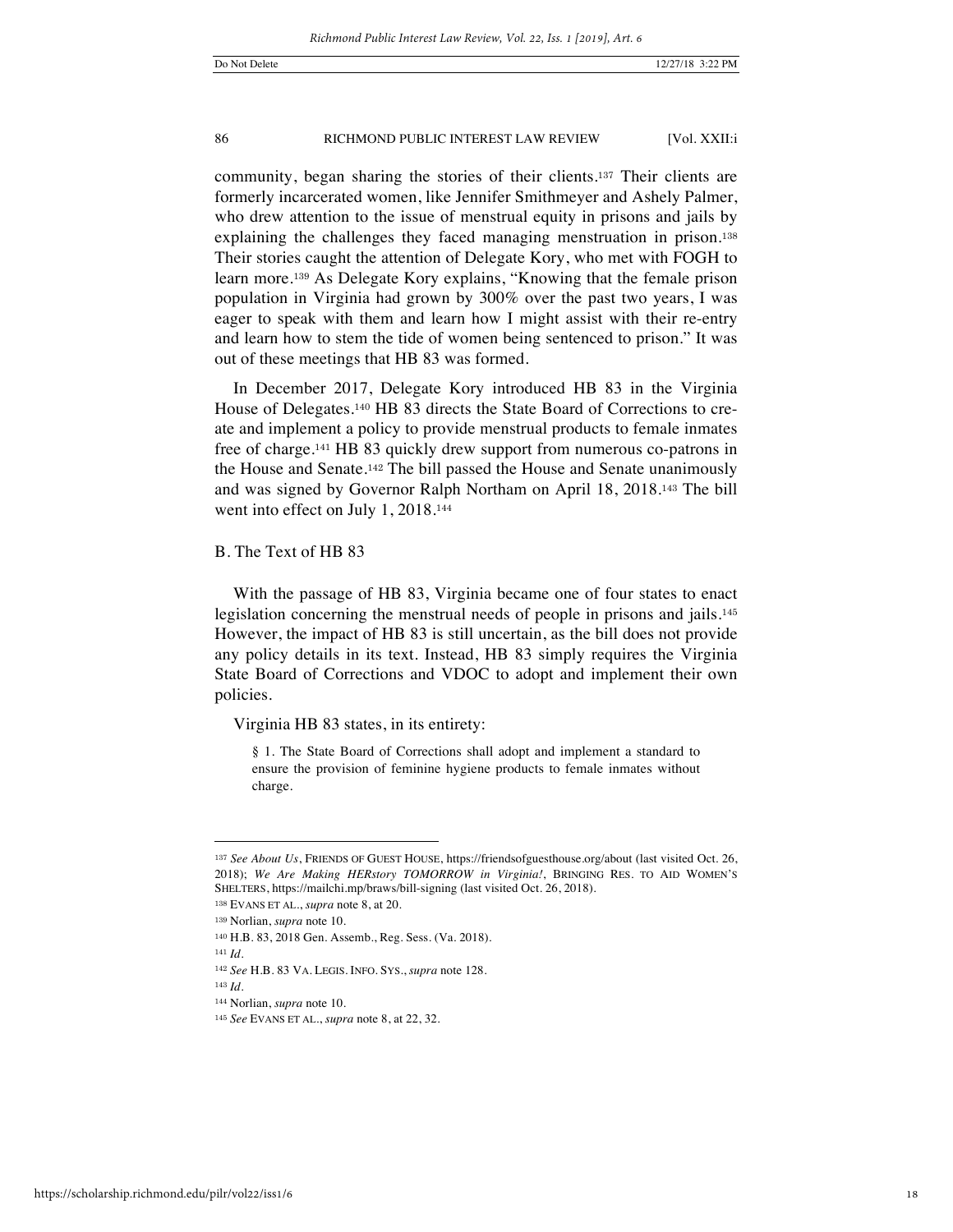2018] **EXECUTE:** FREE TO BLEED 87

§ 2. The Director of the Department of Corrections shall adopt and implement a policy and procedure to ensure the provision of feminine hygiene products to female prisoners without charge.<sup>146</sup>

Unlike much of the legislation enacted in other states, HB 83 is vague.<sup>147</sup> It leaves the substance of the policy up to the discretion of the State Board of Corrections (for local/regional facilities) and VDOC (for state facilities).<sup>148</sup> There is no legislative definition of "feminine hygiene products."<sup>149</sup> There are no requirements that Virginia prisons and jails provide inmates with supplies on an as-needed basis or that they provide as many products as the inmates require. Facilities are simply required to provide menstrual products.<sup>150</sup>

Thus, it is unclear from the text of the bill itself what improvements HB 83 will bring about for inmates in Virginia. After all, prior to the enactment of HB 83, VDOC already provided pads at no cost to the inmates.<sup>151</sup> Based solely on the text of HB 83, the State Board of Corrections and VDOC could satisfy its requirements simply by expanding VDOC's current practices to local and regional jails.<sup>152</sup> Furthermore, while VDOC claims to be able to cover the estimated \$33,769 annual cost of HB 83, it is unclear how local and regional jails will pay for the menstrual products.<sup>153</sup>

Additionally, HB 83 is not, on its face, gender-inclusive.<sup>154</sup> Ideally, legislation seeking to provide the incarcerated with dignity should aim to be more inclusive. However, transgender and non-binary inmates are generally housed according to their biological sex while in prison or jail.<sup>155</sup> Therefore,

<sup>146</sup> H.B. 83, 2018 Gen. Assemb., Reg. Sess. (Va. 2018).

<sup>147</sup> *Compare* H.B. 797, 2018 Gen. Assemb., 438th Sess. (Md. 2018) (detailing the facilities and procedures that must be in place regarding menstrual hygiene products), *with* H.B. 83, 2018 Gen. Assemb., Reg. Sess. (Va. 2018) (stating only that "[f]eminine hygiene products, including sanitary napkins, sanitary pads, and tampons, shall be provided to female prisoners without charge.").

<sup>148</sup> H.B. 83, 2018 Gen. Assemb., Reg. Sess. (Va. 2018).

<sup>149</sup> *Id*.

<sup>150</sup> *Id*.

<sup>151</sup> Mosby, *supra* note 127 (stating that "[c]urrently, the Virginia Department of Corrections and some local and regional jails offer pads to inmates for free; however, tampons must be purchased.").

<sup>152</sup> H.B. 83, 2018 Gen. Assemb., Reg. Sess. (Va. 2018); *see* Deb Belt, *Free Feminine Hygiene Products May be Given to Virginia Prisoners*, RICH. PATCH (Feb. 23, 2018), https://patch.com/virginia/richmond/free-feminine-hygiene-products-may-be-given-virginia-prisoners (explaining that "[t]he Virginia Department of Corrections already offers pads at no charge, but tampons are only available through commissaries, meaning inmates must pay for them. Officials said the previously estimated \$33,769 annual cost to supply the products could be covered within the department's budget.").

<sup>153</sup> Belt, *supra* note 152.

<sup>154</sup> H.B. 83, 2018 Gen. Assemb., Reg. Sess. (Va. 2018).

<sup>155</sup> *See* Jenny Gathright, *The Guidelines for Protection of Transgender Prisoners Just Got Rewritten*, WMRA (May 12, 2018), http://www.wmra.org/post/guidelines-protection-transgender-prisoners-justgot-rewritten#stream/0.